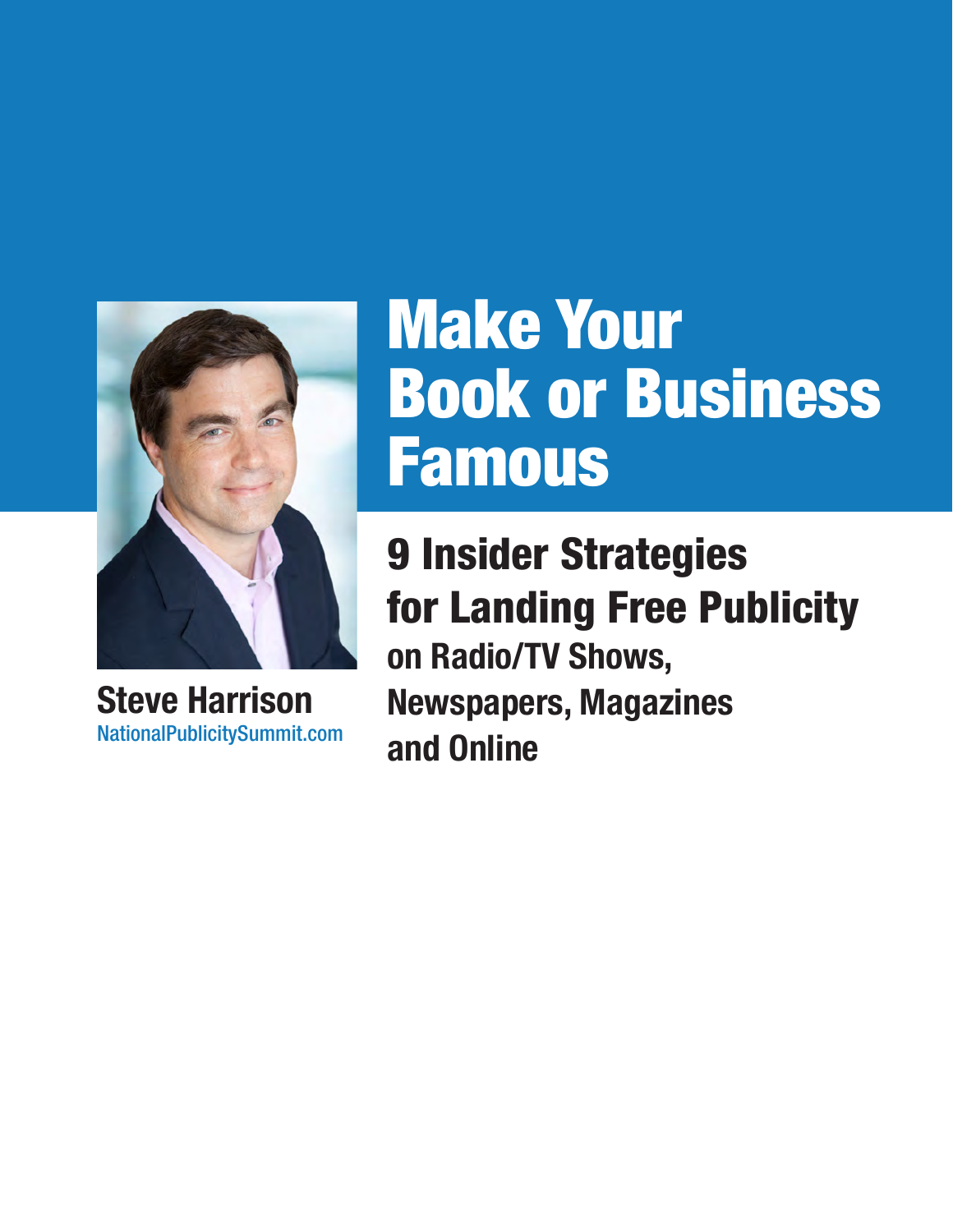# **Want Free Publicity For Your Book or Business?**

### **Here are 9 Ways to Land Media Coverage for Whatever You're Promoting**

FROM: Steve Harrison

Dear Friend,

Imagine having the opportunity to promote your book, product or service to thousands – even millions – of people!

That's exactly what happens when you're interviewed on a radio/TV program, featured in a magazine or newspaper article or have your book or product reviewed on a popular blog.

When the media interview you, or do a feature about you or your company, you'll reach a huge audience of potential buyers with your message.



*Steve Harrison*

And you won't have to spend a penny for the exposure.

Let me give you an example of the power of publicity.

When my past client Barb Schwarz, an expert on home staging, appeared on *ABC's 20/20*, she received 2,300 email requests in the first hour alone.

She was featured throughout the segment, which ran for seven minutes. Just

a mere 30-second ad spot on *ABC's 20/20* can cost \$72,000.00.

So by that math, Barb received \$504,000.00 worth of air time and yet never paid a penny for advertising.

In fact, many PR firms would say she received ten times that - \$5.4 million worth of exposure. Why? Because a feature story is 10 times more powerful than advertising and she can forever show prospective clients that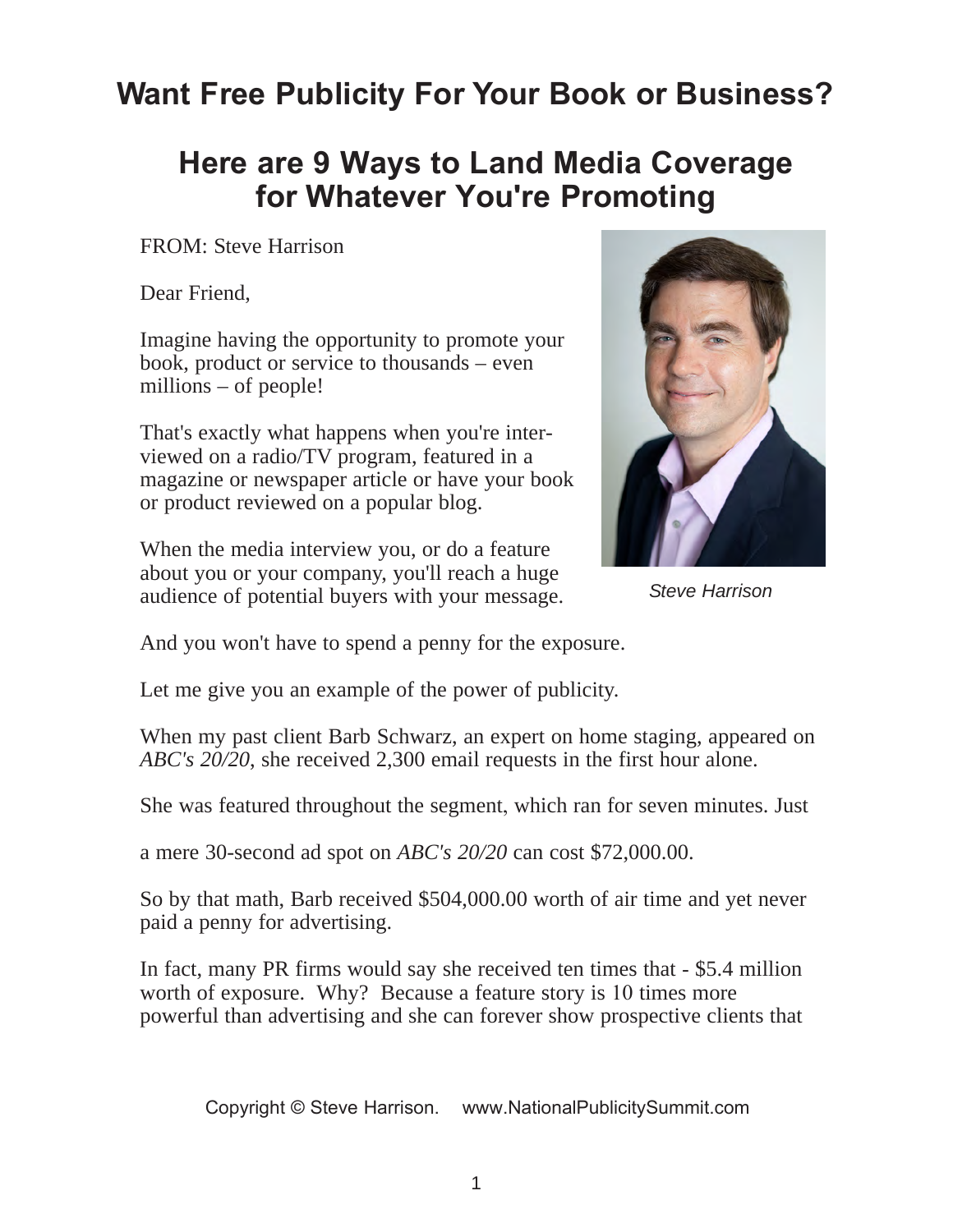she was featured on *20/20*, which gives her instant credibility.

### **What the Media Will Almost Never Tell You**

"But why would the media feature little 'ole me?" you ask.

The fact is there are more media outlets than ever before.

And they all need one thing: fresh information and stories that their audience will find interesting.

That's where you come in.

You see, the media NEED you.

They MUST CONSTANTLY find interesting stories and people to interview, day after day, month after month.

Let's take the average host for a radio talk show.

Let's say his show runs from 6 a.m. till 9 a.m. every day.

That means he has to fill three hours every day, day after day.

That's 15 hours of air time a week…60 hours a month….720 hours per year.

And it never stops. There's always a new day and a new deadline.

Yes…. the media need you because they have a voracious appetite for fresh content.

However, there's one thing you MUST know how to do to have the media give you coverage: Position what you are promoting in a way that serves their interests and audience.

But most people don't know how to seize that opportunity.

They don't know how to THINK like the media.

Consequently, they shoot themselves in the foot, make a lot of expensive mistakes and even get blacklisted by the media without knowing it.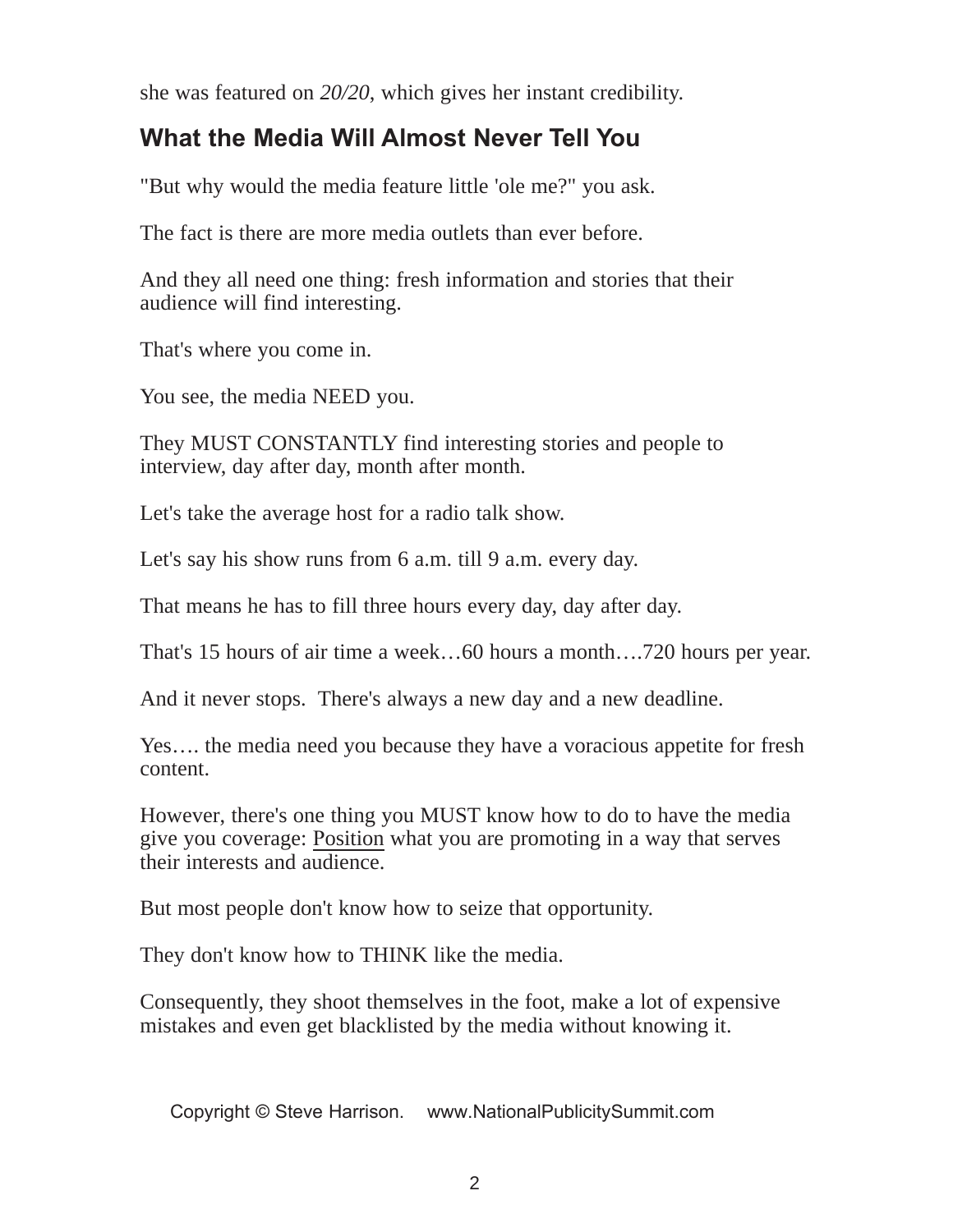I don't want that to happen to you.

So in this report I'm going to give you 10 proven strategies for grabbing the media attention you deserve.

I'll show you how previously unknown people who had never received major publicity before were able to apply my techniques and land valuable free publicity for themselves and what they were promoting.

In this report, you'll get real life, how-they-got-coverage, publicity case histories, including:

 $\Box$  How the author of a book in a crowded subject category stood out from the pack and got booked on the *Today Show*.

 $\Box$  The strategy that landed the owner of a very ordinary business - septic tank inspections - on the *CBS Evening News*.

 How I helped Robert Kiyosaki make his book *Rich Dad Poor Dad* famous.

 How an amateur chess champion landed a big feature in *People Magazine*.

 What a *Good Morning America* producer told me was the absolute best way to get booked as a guest on the show.

 $\Box$  How to use Google to get publicity.

 What you need to do to make the most of the media coverage you generate.

 $\Box$  How a dentist piggybacked on the presidential election to land an appearance on *Fox News.*

 $\Box$  And much MORE!

But before I get into those stories, let me share a little about me.

#### **Why I Am Uniquely Qualified to Make You and What You're Promoting at Least a Little Bit "Famous"**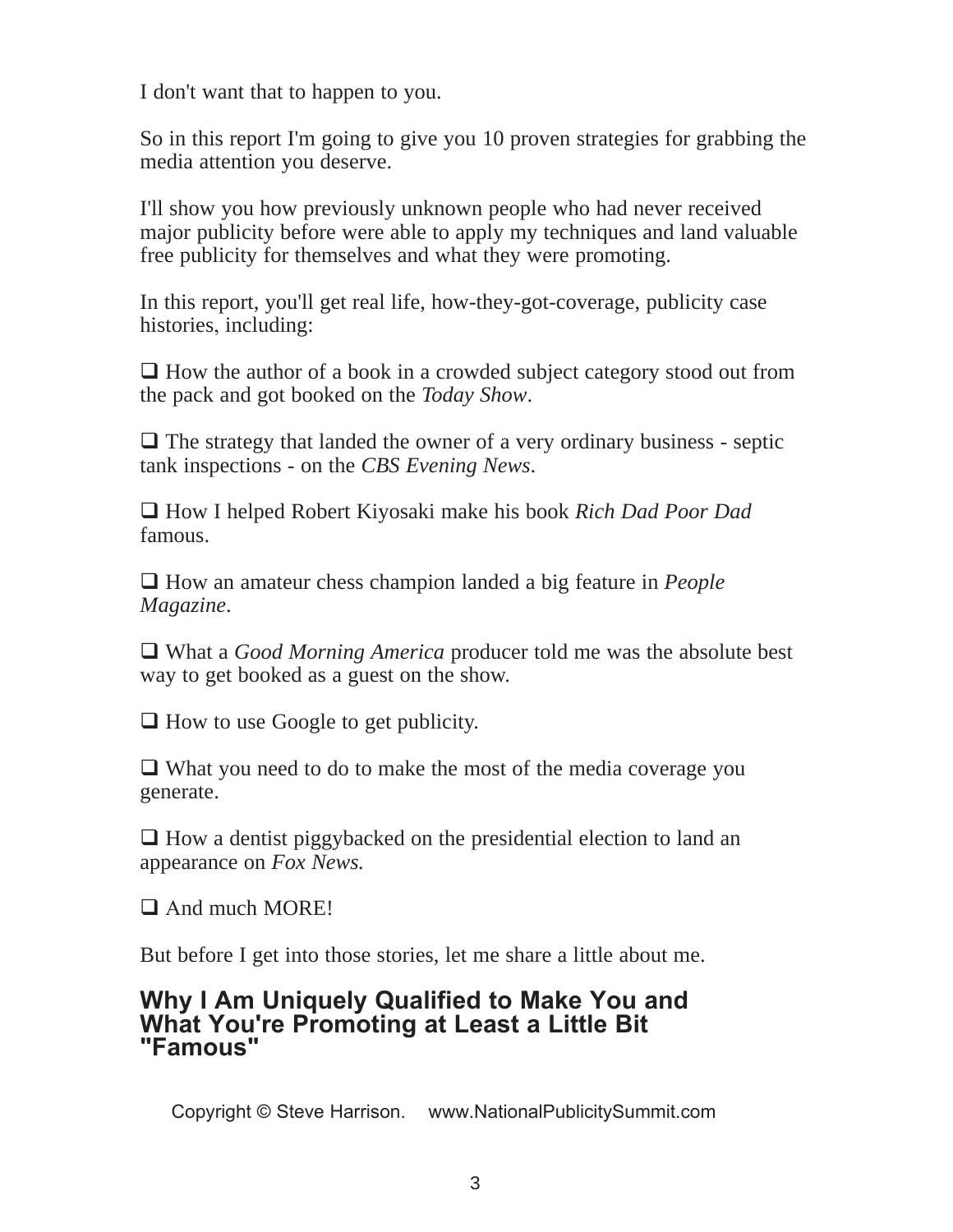I don't want to sound like I'm bragging but…

I've probably helped more people attract free publicity than any publicist or PR expert in the world. Well over 15,000 authors, experts, and entrepreneurs have received free publicity as a result of my company's coaching, services, training and expertise.

Many previously "ordinary" people who had never before received major media coverage, send me thank you notes and emails after they use my company's training and services to get booked on such major media outlets as *Good Morning America, the Today Show, ABC's The View, CBS, NBC, ABC, Fox News, New York Times, Time Magazine, USA Today* and many other major media outlets.

In fact, as publisher of *Radio-TV Interview Report (RTIR)*, formerly a print magazine and now an e-newsletter, the source of guests for talk show producers, my company helped launch such bestselling books as *Chicken Soup for the Soul, Rich Dad Poor Dad, Men Are From Mars Women Are From Venus* and the *Dummies* series.

Every year, I do something no other PR expert or publicist has ever done. I bring together producers and journalists from many of America's most influential media to teach my attendees - people like you - how to promote their message. Then I arrange for my attendees to have one-on-one, face-toface appointments with these same media so they can connect with them personally.

In this report, I'm going to share with you some of the proven strategies I routinely teach and use with my clients to get them media coverage.

#### **The Secret to Attracting Media Attention**

Most authors, speakers and entrepreneurs make a big mistake when approaching the media.

They lead with what they are promoting rather than an IDEA for a show or story.

They essentially say to the decision maker, "I have a new book and you should interview me."

Or, "My product is amazing, you should write about it."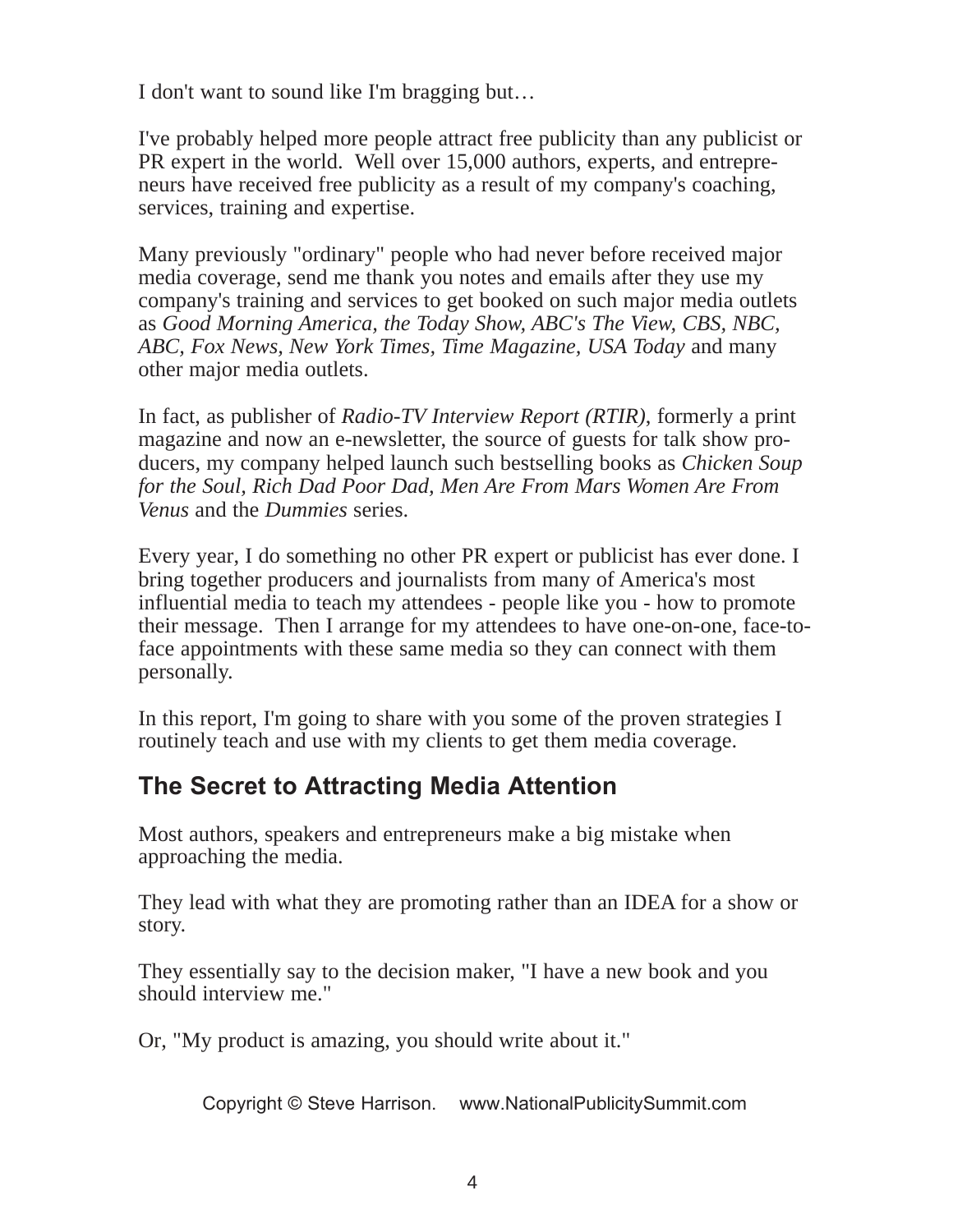This approach usually scares the media away because it sounds more like a sales pitch than a topic or story that will interest their audience.

But here's the good news.

If you approach them the right way, they'll often gladly interview you and allow you to let people know where to get more information about what you're promoting. More on that later.

But how do you approach the media in way that makes you irresisitible?

The answer is to give them a HOOK.

What's a "hook?"

Have you ever been watching TV and suddenly a host comes on and says something like, "Coming up….our next expert will reveal three simple ways to cut your grocery bill in half…don't go away."

Well, that's an example of a hook.

The host just teased you into watching a whole bunch of commercials so that you can find out how to cut your grocery bill.

### **So, Let's Talk About How to Create a Hook for YOU, Shall We?**

Well, think about it this way.

Fill in the blank below:

 $"Coming up \_\_$ 

What is the question or statement that a TV host could use which would tease people into waiting through a whole bunch of commercials to hear what you have to say?

Or suppose people were looking at the cover of a magazine where it lists a number of the stories inside. What phrase might they write about you that would get people to want to buy the magazine on the newsstand and turn right to that page?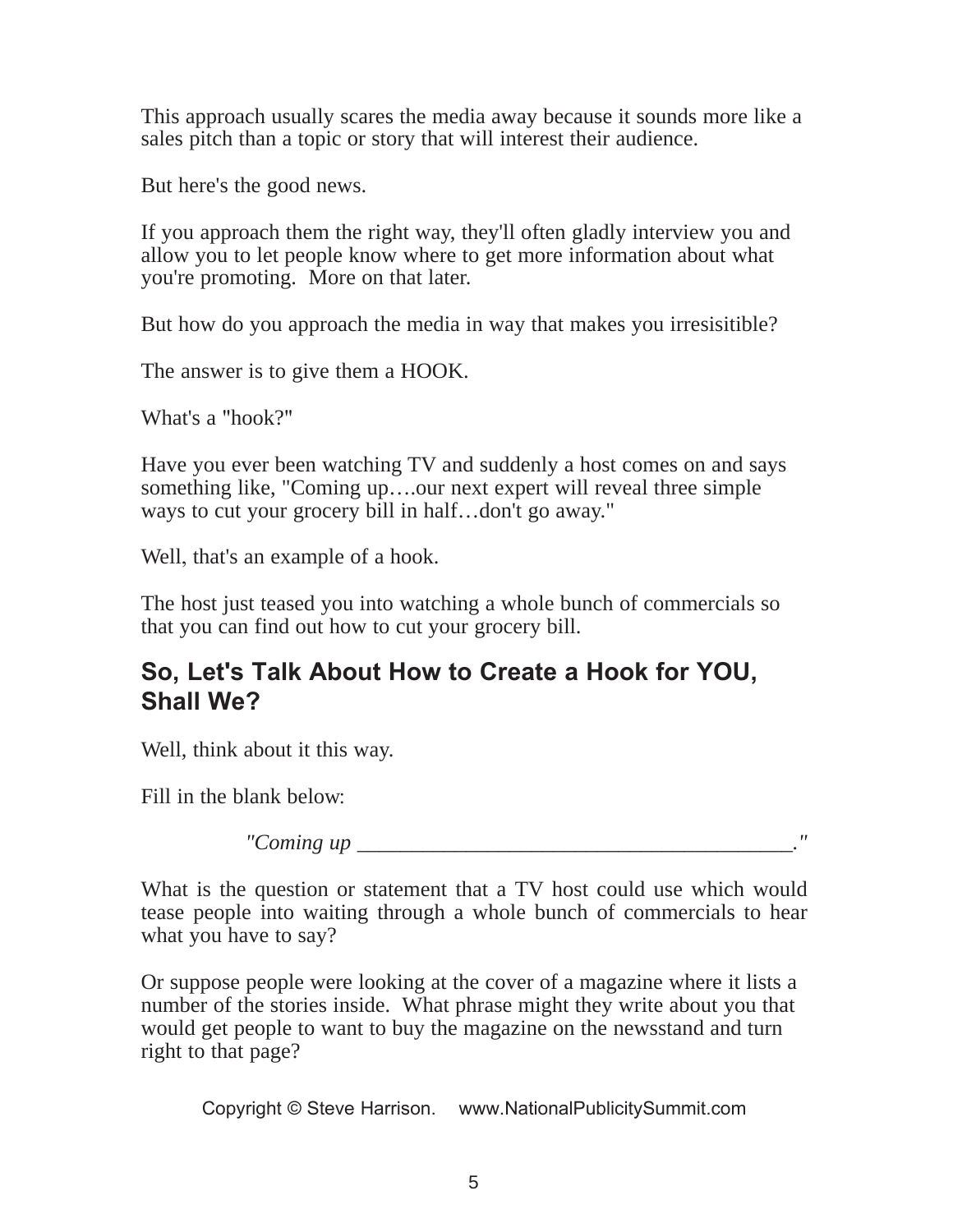The answer to that question is your hook.

Truth is you can, and should, have several different hooks.

But sometimes it's hard to create them all by yourself.

So let me help you do it more easily by giving you some proven forumulas for creating really good hooks.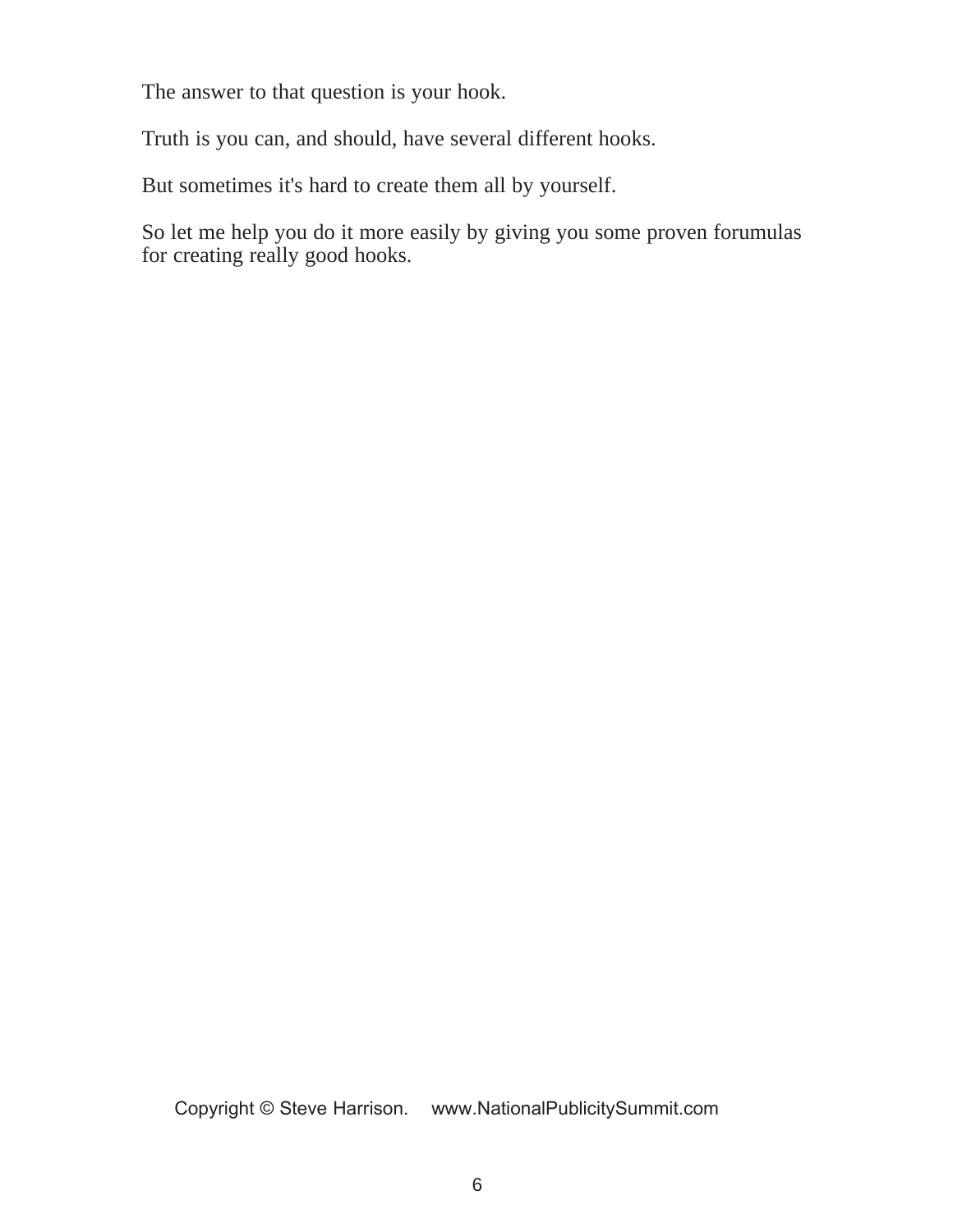# **Strategy 1: Offer a "How-To" Angle**

#### **My student Elizabeth Lombardo has appeared on the** *Today Show* **repeatedly by offering "how-to" segment ideas**

Elizabeth Lombardo is a psychologist.

But there are a lot of psychologists out there.

She also wrote a book about happiness.

But there are lots of books on happiness out there.

She wondered, "How am I going to stand out among all the other psycholo-gists and books? How am I going to grab the media's attention?

#### **Be Willing to Talk About Things That Are NOT In Your Book**

I taught her to do something that most authors never even THINK about doing.

I taught her to give producers a good hook by offering to talk about things that are NOT in her book but ARE related to it.

For example, her first book is titled *A HAPPY YOU: Your Ultimate Prescription for Happiness*.

In the book, Elizabeth shows people how to increase their self-confidence, become more grateful and forgive other people.

Those are important things, but they're not very INTERESTING to the average TV producer when phrased that way.

However, when Elizabeth was preparing to come to my National Publicity Summit and meet producers/journalists from America's top media outlets, she realized she had to make herself more media-genic.

In the training, I pointed out to her that one of the best ways to grab the media's interest is to show their viewers or readers how to do something SPECIFIC.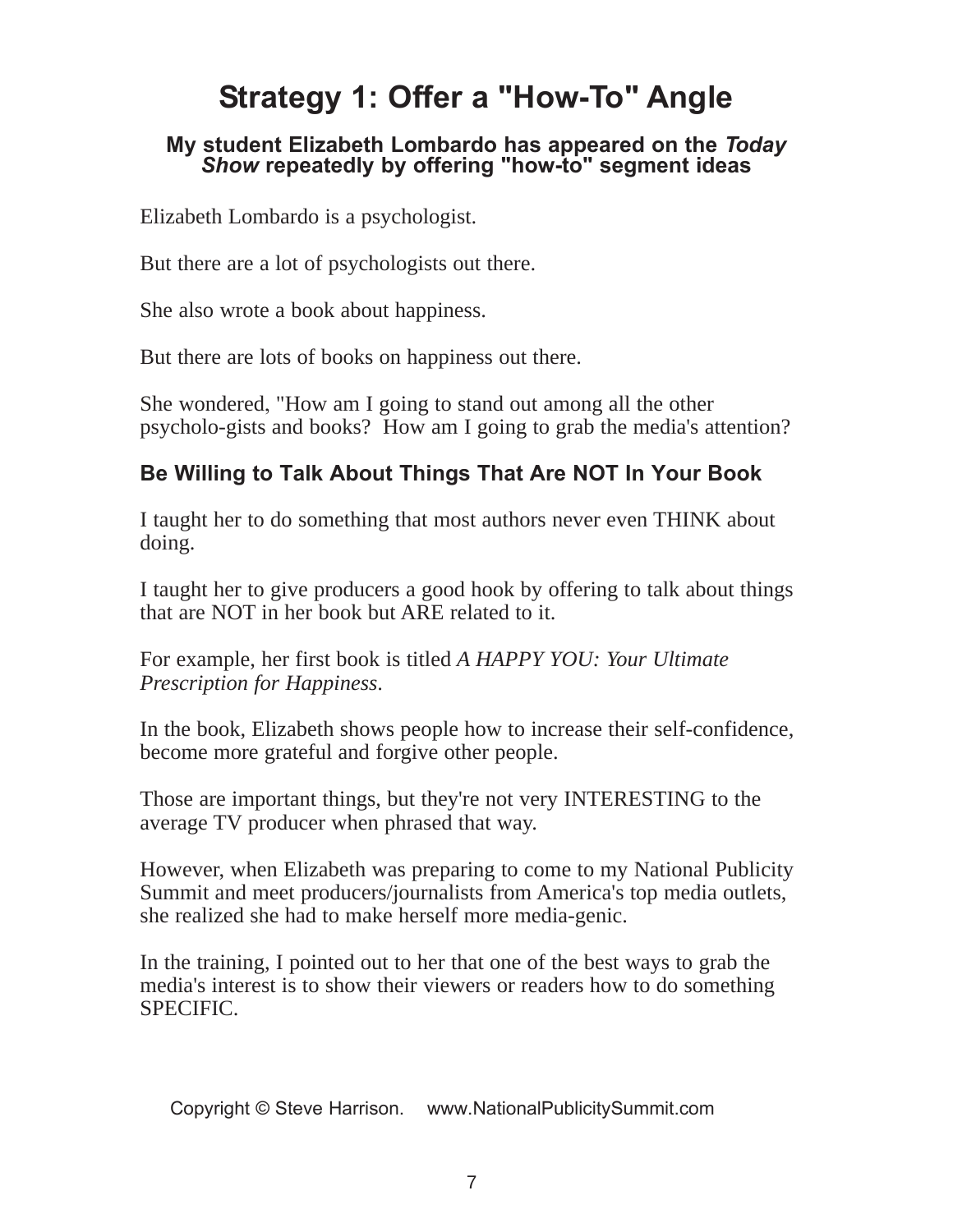She realized that instead of telling producers she can help people manage their stress, it would be more effective to offer, "How to avoid being be an over-stressed mom."

See how much more specific that is?

Similarly, rather than offering to help people overcome their fear, she noticed airplane disasters and earthquakes had been dominating the news, so she offered, "How to deal with the fear of disasters."

Both of those hooks landed her appearances on the *Today Show*.

She didn't have a publicist at the time. She had learned how to do her own publicity.

Most of my media friends tell me they would rather hear from you directly than a publicist, provided that you know how to present yourself effectively.

And that's what I'm here for.

I'm so proud of Elizabeth. Through hard work and persistence, she landed her first appearance on the *Today Show*. But it gets even better.

She is such a good guest, that she has now appeared on *Today* more than 13 times, as well as *Dr. Oz, Steve Harvey, CNN*, and *Fox News*.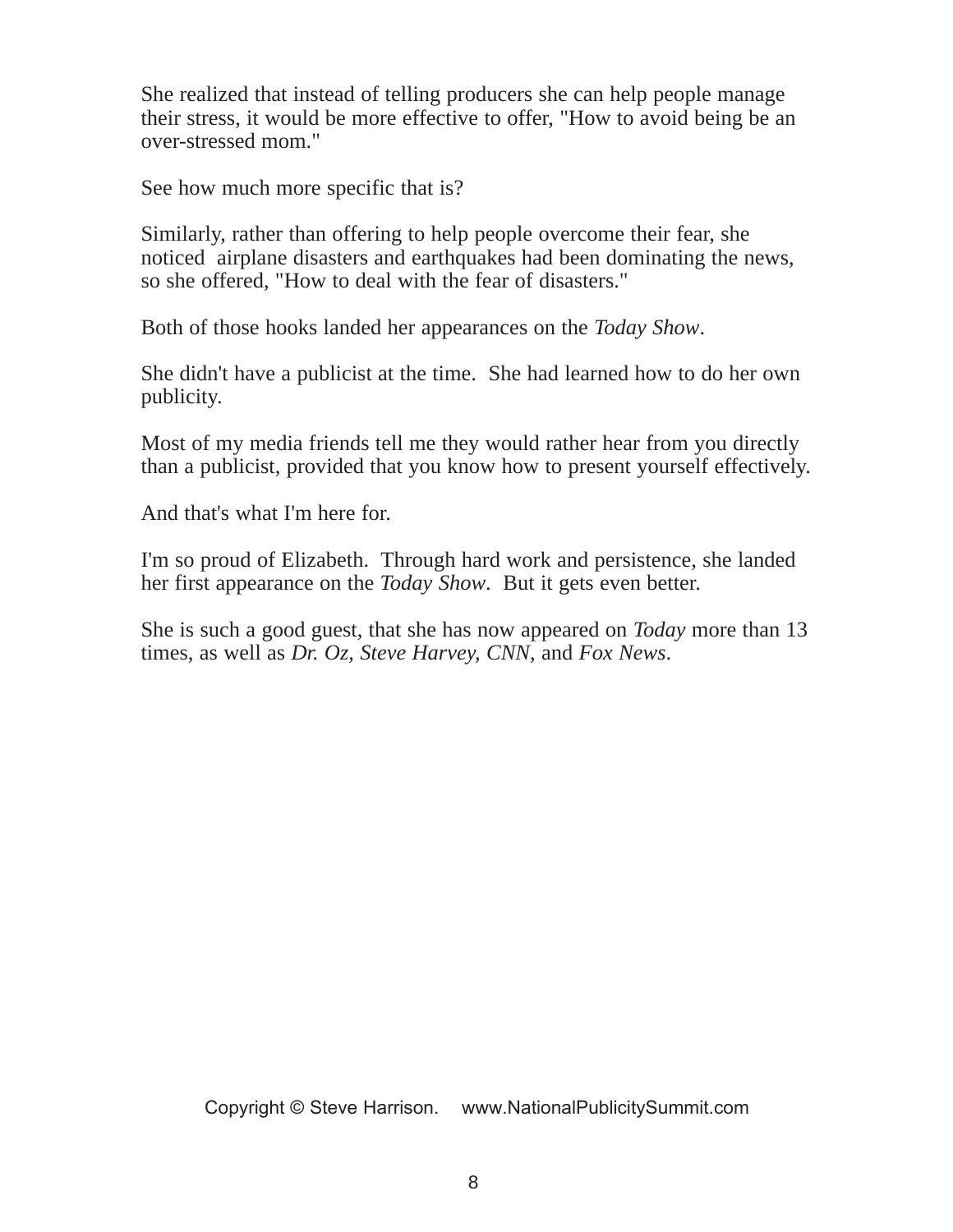#### **An example of how the "how to" approach landed me a fullpage feature story about my business in this national magazine!**

You don't have to be a psychologist talking about happiness to create a compelling "how-to" angle. In fact, here's a full page article that was done around me and my company in *Black Enterprise Magazine*.

If a white guy like me can get written up in *Black Enterprise Magazine*, there's hope for you and what you're promoting, don't ya think?

*They quoted me and plugged my website*



**To apply this "how to" strategy:** Ask yourself, "What problems do peo-ple have every day that I know how to help them solve?" Make a list. Then drill down and make each one even more specific and focused. For exam-ple, a hook like, "How to relax," isn't as appealing as, "How to relax in rush hour traffic." That's an actual hook that we created for one of our clients and he was booked on more than 40 radio talk shows. So be specific. It could lead to a ton of free publicity.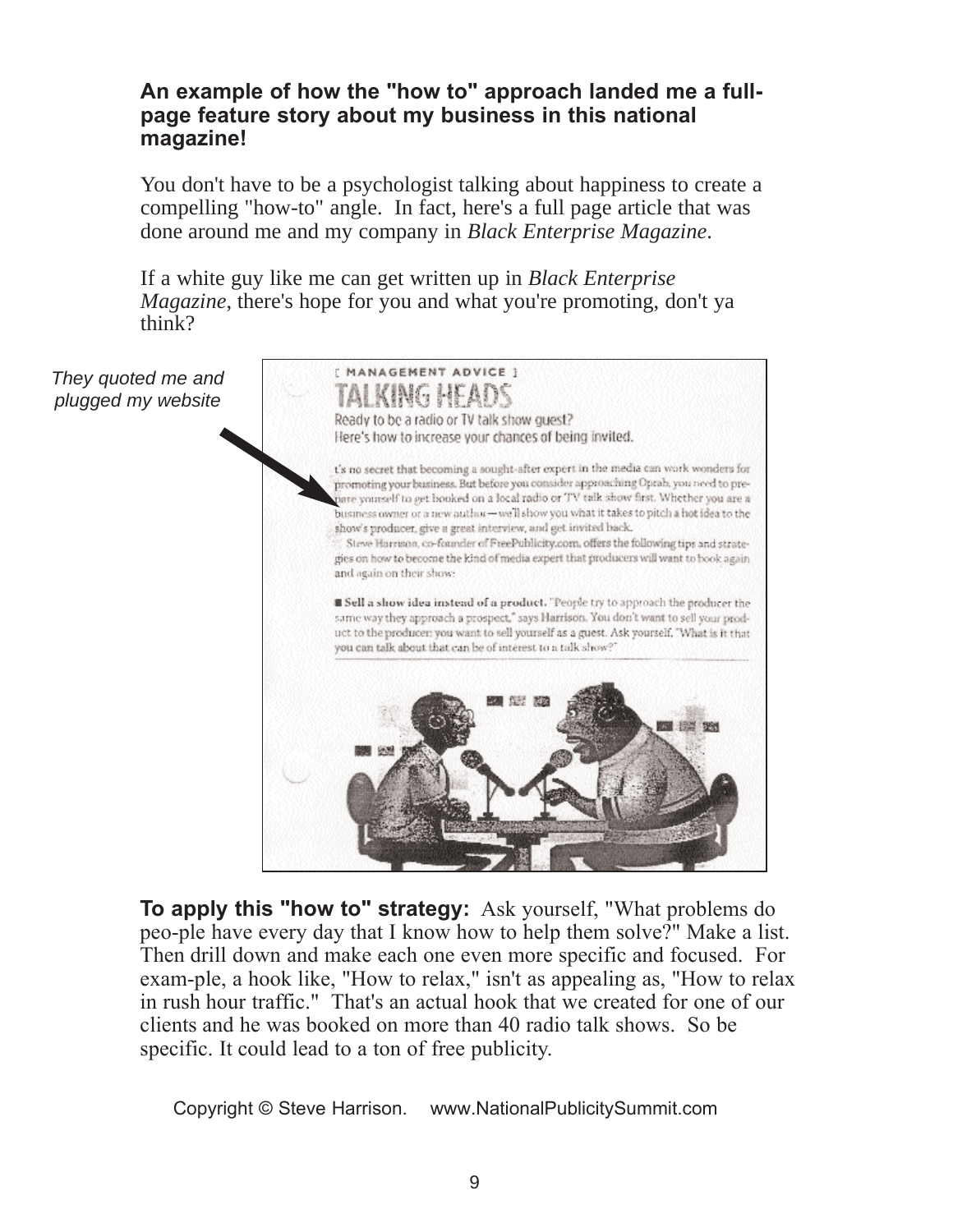# **Strategy 2: Counter a Myth**

#### **How I helped Robert Kiyosaki make his book** *Rich Dad Poor Dad* **famous**

If you have ever tried to get publicity and failed, don't let it stop you from trying again. Often it just takes a new approach to hit PR gold.

Robert Kiyosaki's success is a good example of what can happen when you continue to believe in your message and you're absolutely committed to sharing it with the world.

He had initially hired a PR firm to promote his book but he was very disappointed with the results

After spending a lot of money, he'd only been booked on a few college radio stations and not much else.



*Steve Harrison and Robert Kiyosaki* 

Most people would just stop there and figure the media weren't interested.

But not Robert.

His wife Kim called my office and explained they had 3,000 copies of *Rich Dad Poor Dad* sitting in their garage. They had self-published the book and wanted to find a way to promote the book effectively.

So my team created a hook for Robert that we ran with some additional copy for him in my *Radio-TV Interview Report*. The headline was a natural hook, "What the Rich Teach Their Kids About Money (That Most of Us Don't)."

Radio talk shows loved Robert because he did something that the media love: he countered a common myth.

For example, he would talk about how people THINK if they just go to school and get good grades and work hard, they'll be rich someday.

But Robert said that's not true. He argued that people needed to create pas-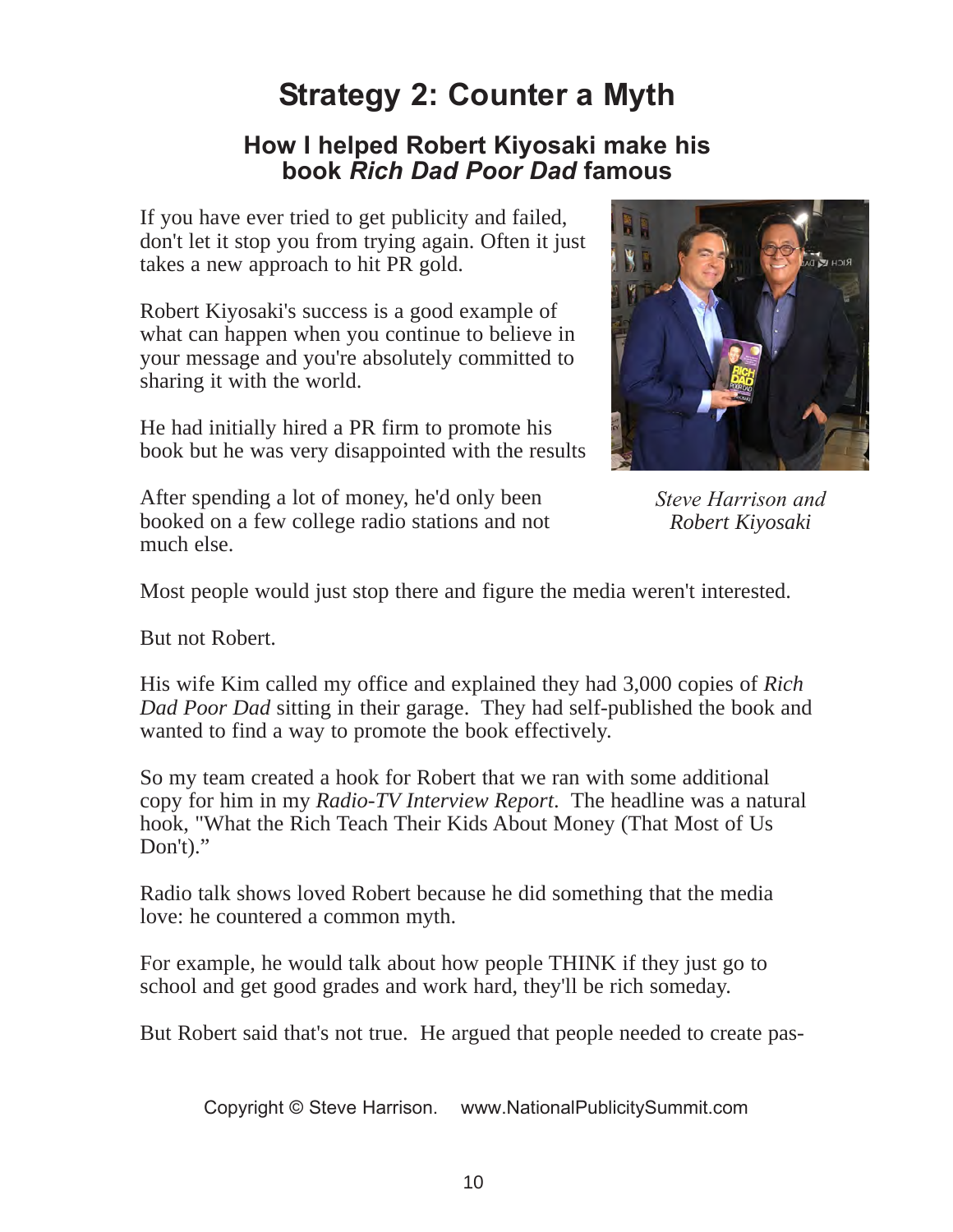sive income by investing in businesses and in real estate.

He also countered another common myth.

He said, "Your house is NOT an asset."

You see, Robert defines an asset as something that brings you positive cash flow rather than costing you money.

But at the time (and remember, this was before the 2008 financial crisis), people would often get angry and defensive because what Robert was saying went against the typical advice they usually heard.

So don't feel like you have to get everyone to agree with you. Robert loves to, "draw the line in the sand and dare people to step over it."

When you do that on the air, you may attract more controversy and criticism, but you also attract more publicity and book sales.

Robert sent me this letter - it's proof that publicity can change your life!

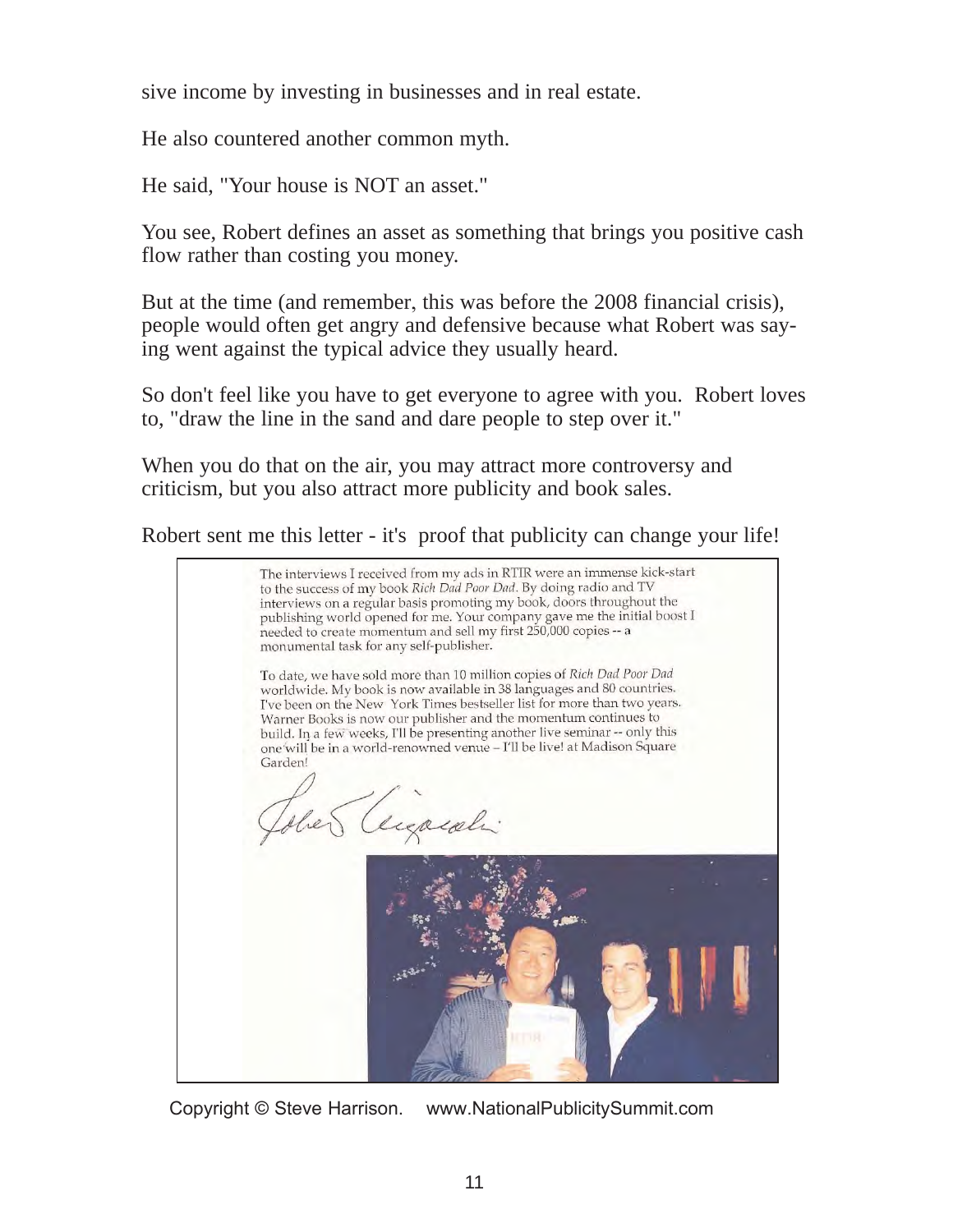#### **To apply this "Counter-a-Myth-Strategy", fill in the blanks:**

*Most of the people I serve believe they need to \_\_\_\_\_\_\_ in order to \_\_\_\_\_\_\_\_\_\_\_\_\_. But I know from experience this is a false belief.* 

*So my hook could be, "Why you don't have to \_\_\_\_\_\_\_\_\_ to \_\_\_\_\_\_\_\_\_\_\_\_\_."*

Example: "Most people I serve believe they need to exercise in order to lose weight. But I know from experience that this is a false belief."

So my hook could be, "Why you don't have to exercise to lose weight."

Now do this at least three times and odds are you'll have at least one good publicity hook.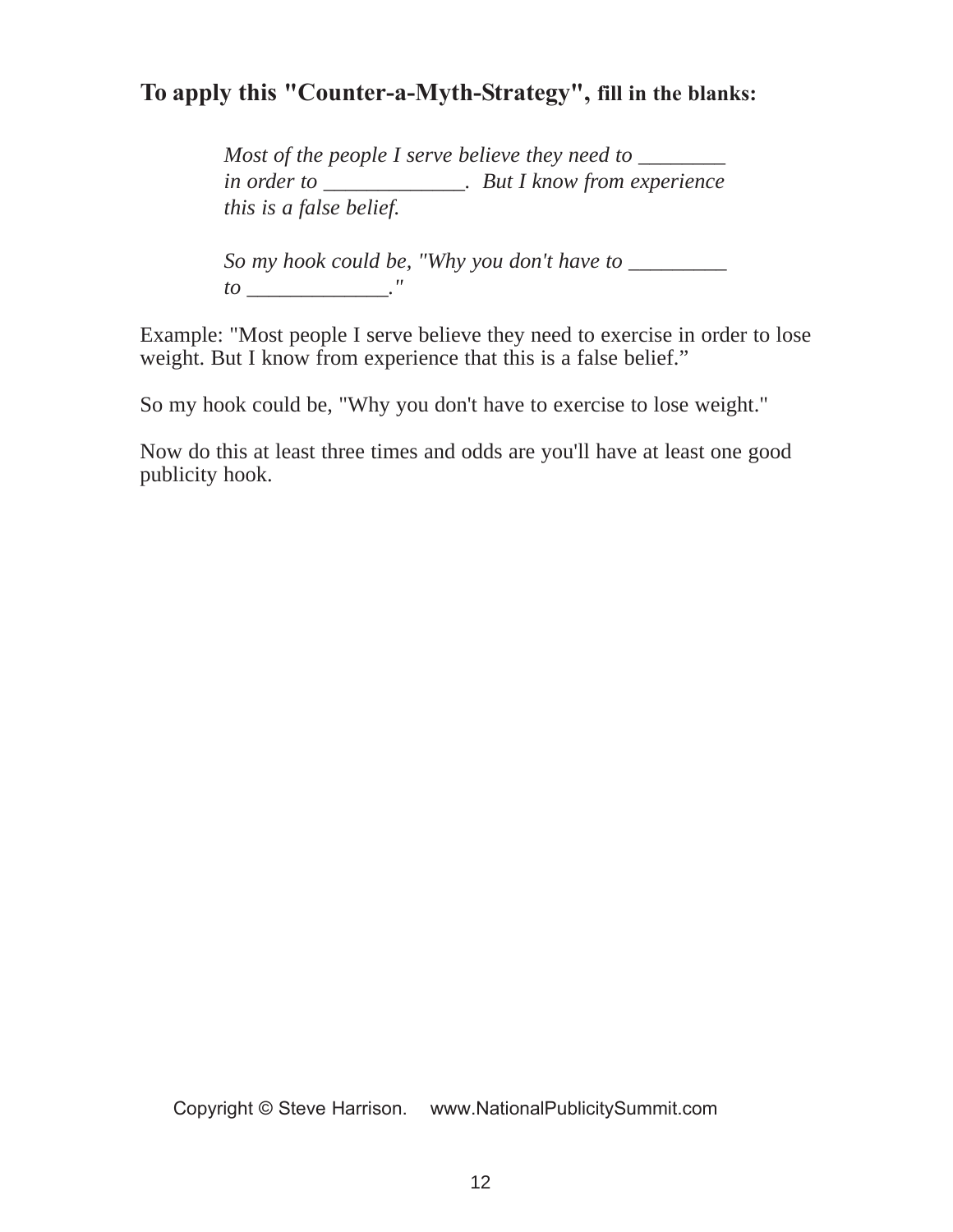### **Strategy 3: Demonstrate the Problem You Solve**

#### **How Kevin Connell landed on his local Fox TV station**

I went to a business seminar and happened to sit next to a very nice guy named Kevin Connell.

As I recall, we began talking during one of the breaks. He said, "Steve, I know your company helps people land free publicity. That's a great service. Unfortunately, I couldn't really get publicity."

"Really?" I said. "In over 25 years of working with entrepreneurs and authors, I haven't met anyone who can't get free publicity. What do you do?"

He said, "I help companies screen job applicants. That's not very sexy."

I said, "Think about it…..you can talk about how people LIE on their resumes. That could make for a really fun and interesting show in itself."

Kevin thought about it and decided to purse the idea. He decided to attend my National Publicity Summit and went through the pre-event training where we teach you how to position yourself to the media.

He learned about using a compelling demonstration. Kevin didn't just talk about the problem. He learned to say to the media, "Interview me and I will bring on resumes where people have lied."

Learning how to speak to the media paid off for Kevin and his company. He appeared on the 10 p.m. nightly news on his local *Fox TV* station and ultimately received over \$100,000 in new business. Not bad for a guy who initially thought the media wouldn't be interested in him, eh?



**To apply this demonstration strategy:** Make a list of things you might be able to do or show that serve as "visual proof" of the problem you solve or the solution you provide. Then take a look at this list and see if you can develop a show around just one of these by being willing to do a demon-stration, or simply talk about the problem and use visually compelling props.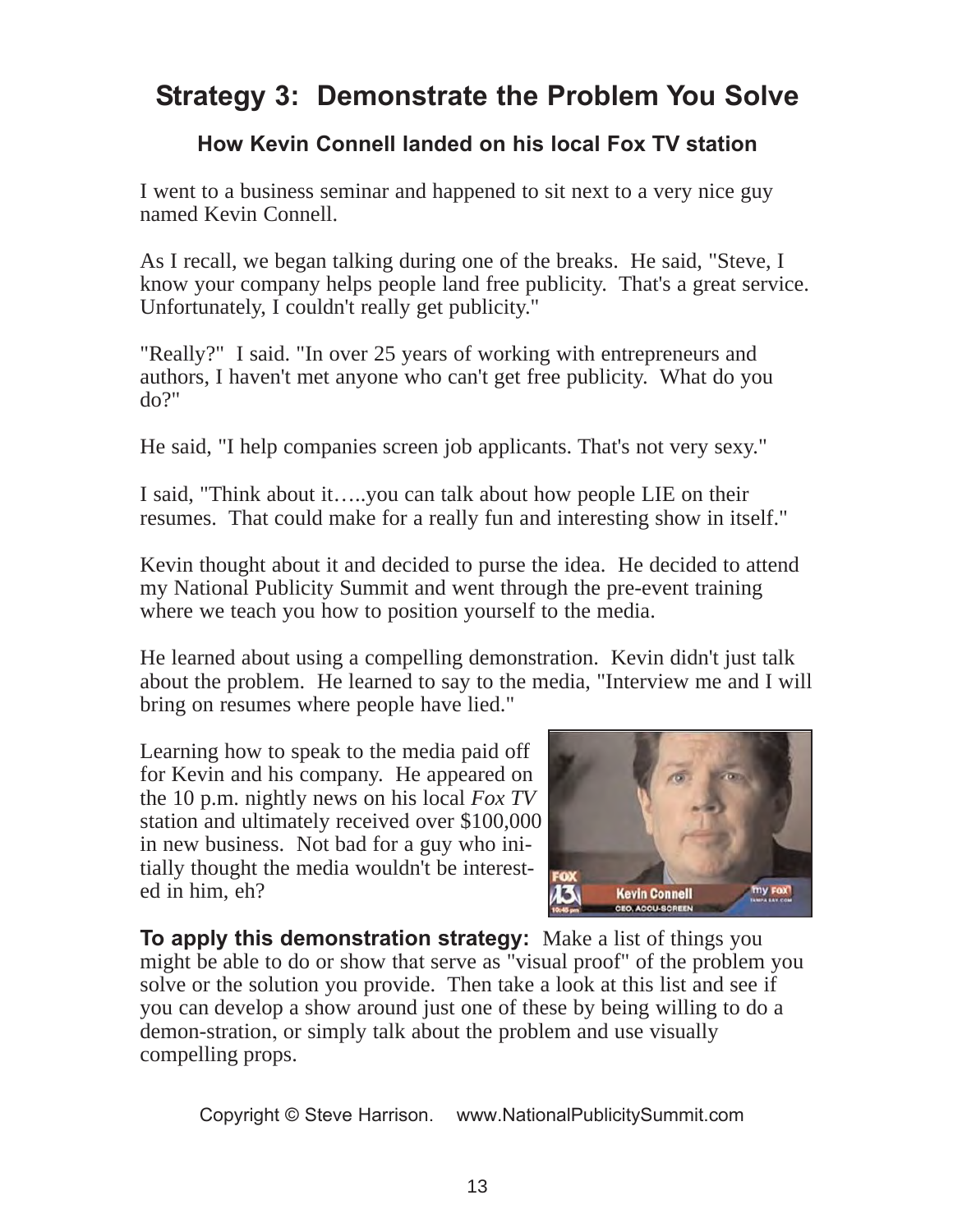# **Strategy 4: Offer a Makeover**

In the previous strategy, we talked about the power of simply demonstrating the problem and talking about it.

Another idea is to actually let people see you SOLVE the problem by doing a make over.

Remember at the beginning of this report when I told you that my past client Barb Schwarz was booked on *ABC's 20/20* and received 2,300 emails inquiring about her business in the first hour alone?

The reason the producer from *20/20* booked her is that she was able to makeover a home in a few hours and have it sell for more than what realtors initially thought it would be worth.

#### **The media want you to show fast results**

When you offer to do a makeover, it's important that you pick something where you can show results very quickly, if not immediately.

Typically it would take several days to completely stage a home and that wouldn't be very exciting to watch.

So Barb brought in all of her certified home stagers and had them descend on the house and stage it in just a few short hours.

**How to use this "makeover" strategy:** Ask yourself, "What is a 'before' and and 'after' scenario I can demonstrate and show very fast results?" For example, if you are a home organizer, offer to organize a cluttered closet in less than 10 minutes. Chunk it down so it's doable.



*Barb Schwarz on ABC's 20/20*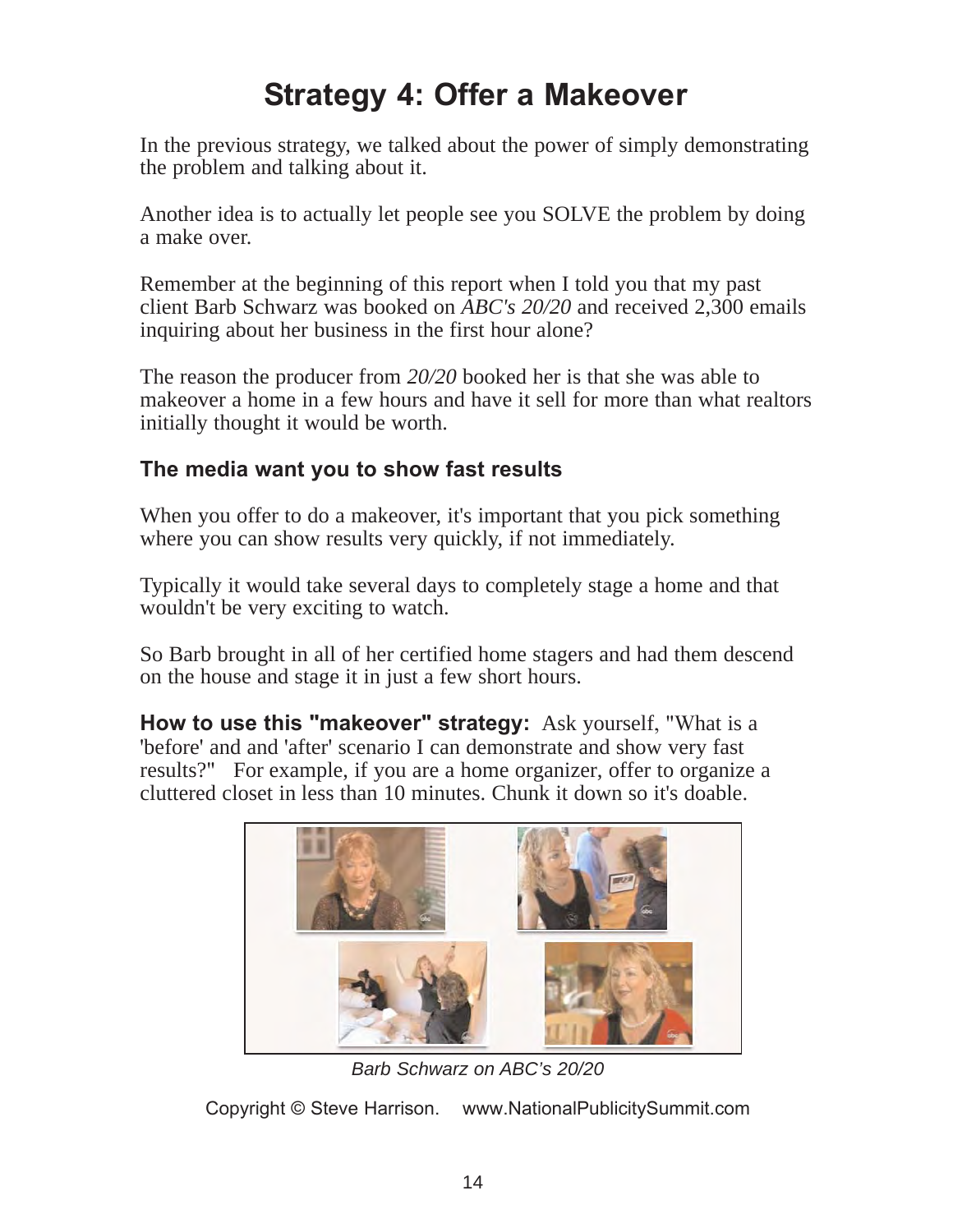### **Strategy 5: Warn Consumers About A Dangerous Trend**

#### **How Jim Vonmeier got coverage on the** *CBS Evening News*

Have you ever noticed how negative the news can be?

"If it bleeds, it leads," is a phrase coined by editors who are committed to having shocking headlines designed to make people stop and demand to know more.

The media also love experts who can give practical advice for avoiding problems.

And there's one more thing the media love: a new trend.

Strategy 5 combines all three of these elements.

Simply think about something in your area of expertise that more and more people are doing (or not doing) and then tell the media you can discuss why this is such a dangerous trend and what needs to be done about it.

That's exactly what Jim Vonmeier, CEO of Septic Protector, learned when he worked with one of my publicity consultants to prepare to attend my National Publicity Summit.

Jim had a problem but, fortunately for him, he knew it.

He wanted to promote his filter for septic tank systems.

But that's not very interesting.

However, when we taught him this strategy, we had him tell the media about a dangerous trend.

Tragically, there are a lot of old septic tank systems in America.

Unfortunately, many people have been walking across their front yard and plunged to serious injury or even death when the ground underneath suddenly gave way.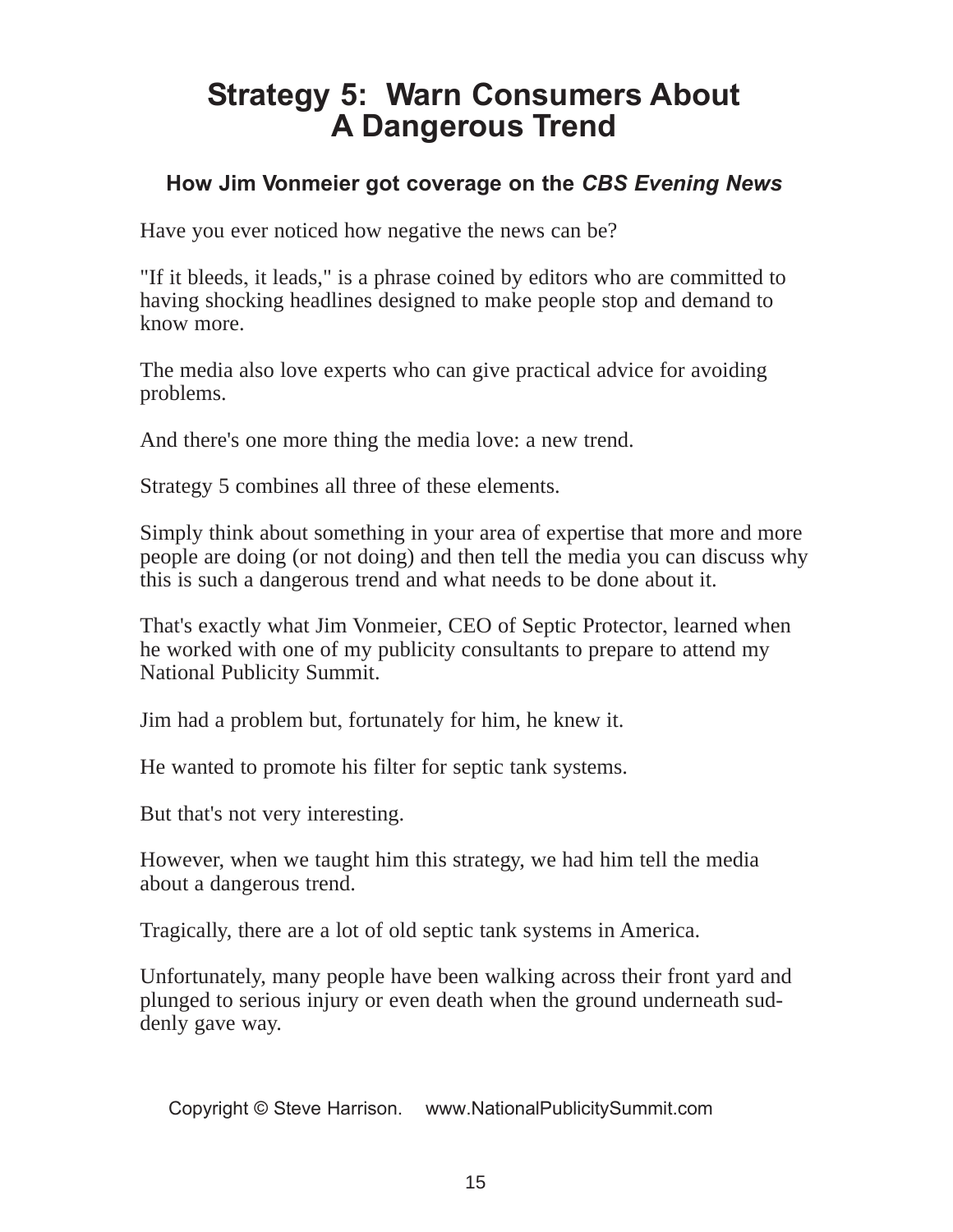We told Jim to collect newspaper stories about accidents that had happened around the country and then show them to national TV producers so they could see how serious this trend was.

As a result, Jim was booked on *CBS Evening News* for one of their Friday Consumer Alerts.

**To apply this "Dangerous Trend" strategy:** Ask yourself: "What in your area of expertise are more and more people doing and why is that a serious problem? What are fewer and fewer people doing?"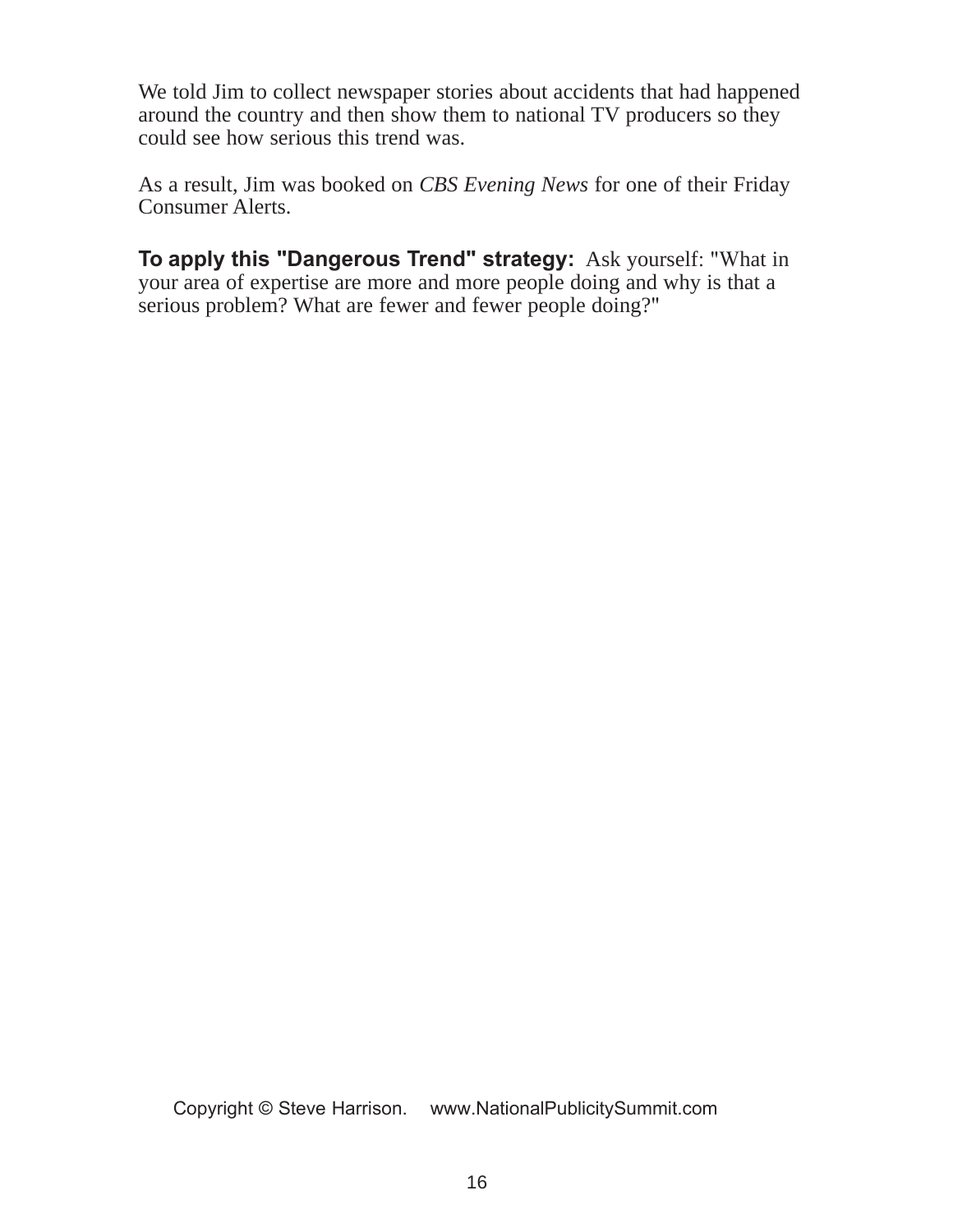# **Strategy 6: Tell Your "Why You Do What You Do" and "What" Stories**

Why are you doing what you're doing?

When people know the backstory that lead you to do what you're doing, they'll connect with you a lot more.

That's why one of the best ways to attract free publicity is to give the media a compelling "origin story."

The basics of every journalistic story are who, what, where, when and why.

When you have a good story and you're doing something interesting, there's no limit to how much free publicity you can receive.

Orrin Hudson was watching the news one night when he saw a story that changed his life forever.

Seven employees in a store had been shot execution style for \$2,000 in the cash register.

Orrin said to himself , "Evil prevails when good people do nothing." So he sold his business and founded a nonprofit called Be Someone.

He began doing seminars in schools for underprivileged kids in which he encouraged them to be someone.

But he has a unique way of doing it.

Orrin is a chess champion. He teaches kids how to excel at chess and takes the time to teach them how to "make the right moves" in life.

When the media hear Orrin's story, they love to interview him. When I first met him he'd been on TV, but after he came to the National Publicity Summit, he appeared in *USA Today* and *People Magazine*.

He continues to get tons of publicity today…by telling his story and offer-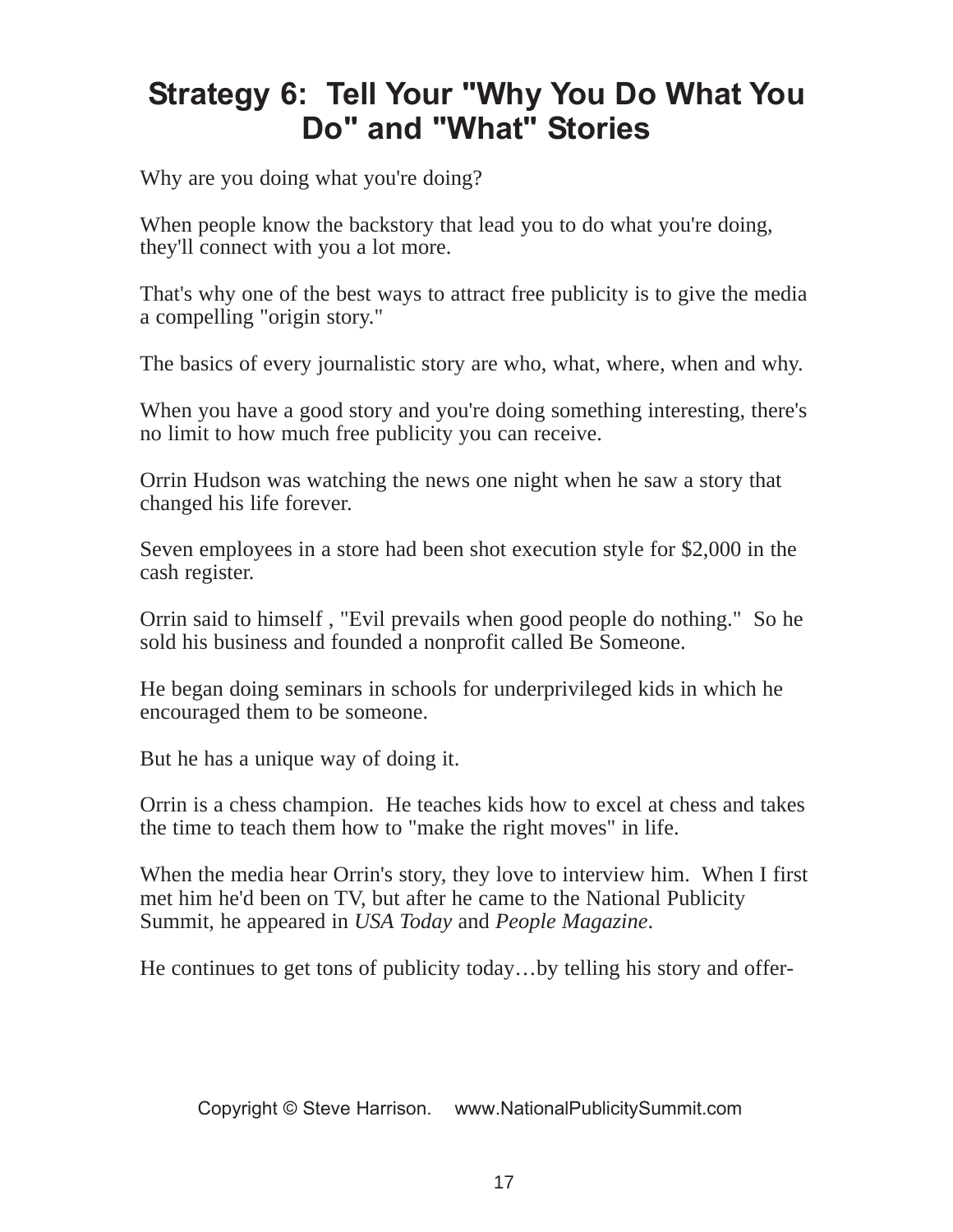ing to tie it in with something in the news.

Here's the article that ran in *People*.



#### **What I'm about to teach you now is often the absolute best way to get publicity**

Now that you have a sense of how to create a hook, let me share something most people don't know about hooks.

There are actually two kinds: evergreen and timely.

An evergreen hook is one that will appeal to people almost any time of the year. There's no reason the media needs to interview you right now. But when there's a lull in the news and they're looking for something interesting to their audience, they will do it.

Here's an example of an evergreen hook: How to Make the Perfect Cup of Coffee.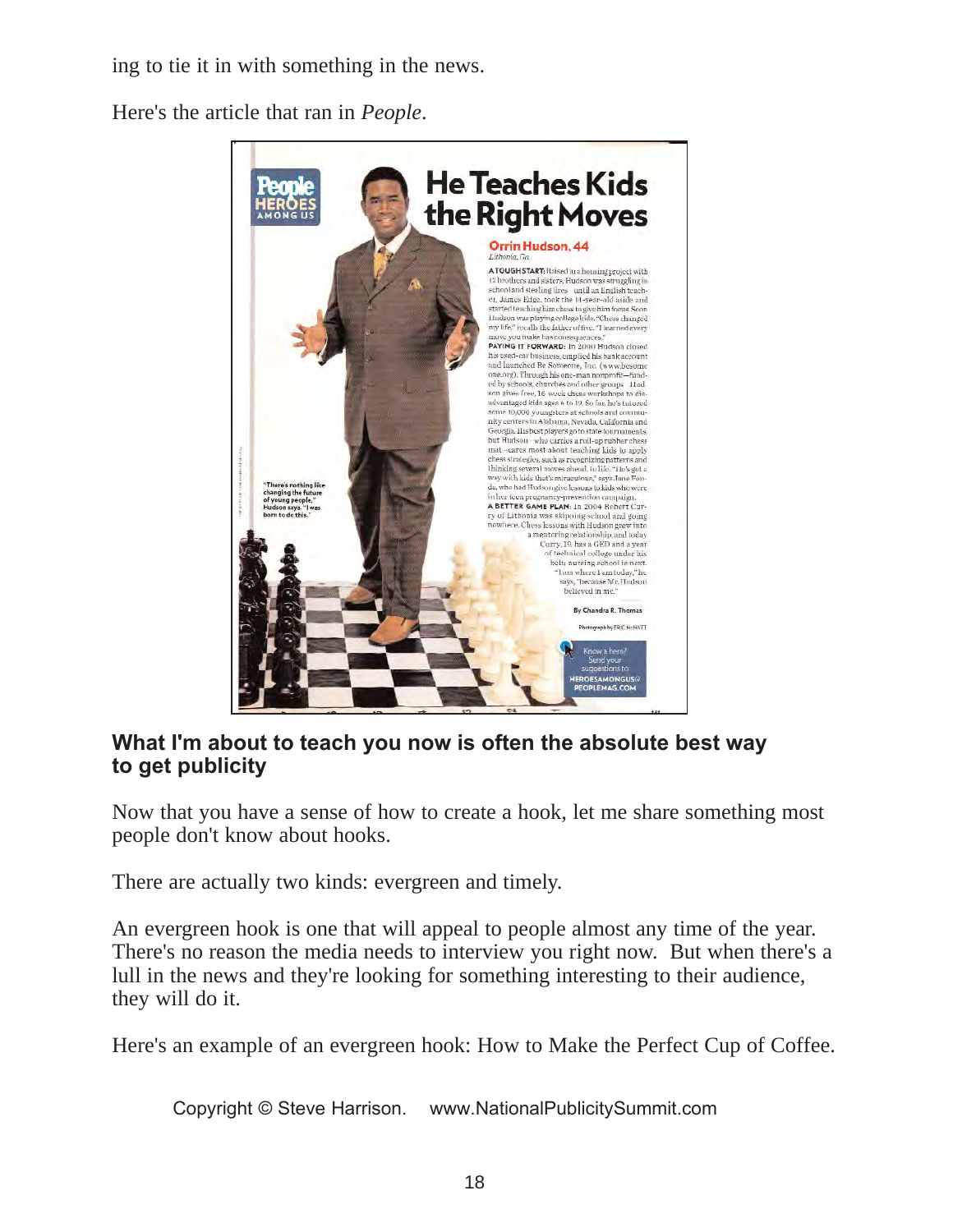That's actually a show that *The View* did. It could be done any day of the year.

A timely hook is one that relates to something newsworthy that is going on in the news (or will be happening soon.)

Good timely hooks get the media to interview you NOW before the story gets old.

#### **What a** *Good Morning America* **Producer once told me was the "best" way to get on GMA**

I once asked a producer at *Good Morning America* how people could give themselves the best chance of getting booked.

He said, "Look at the major news headlines on the website for the *New York Times* at 3 a.m. and then send me an email telling me how you can comment on one of the day's major stories and why you are qualified to be interviewed."

That's a good example of how to tie in with breaking news.

When you can go to them with an offer to comment on a story that they are already working on, you drastically increase your odds of landing coverage – especially if you're one of the very first to put yourself forward.

But don't worry. You can still use this strategy without getting up at 3 a.m.

Let me show you how.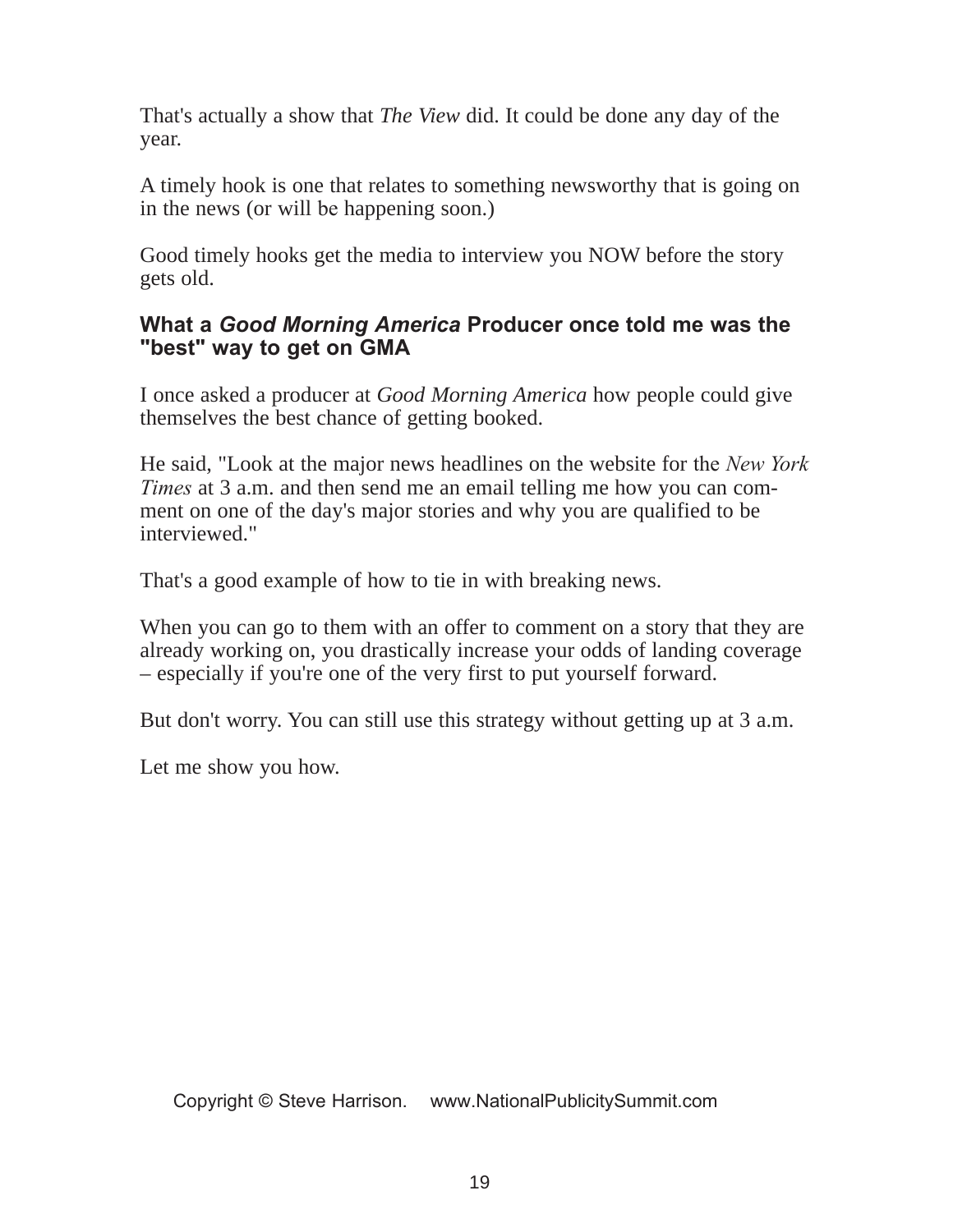# **Strategy 7: Tie In With Breaking News**

#### **Jim Trippon, a CPA, landed publicity in the** *Associated Press***,**  *Reuters***, and** *PBS* **by offering to comment on breaking news**

Jim Trippon is a CPA and he'll be the first to tell you there are a lot of CPAs and financial advisors out there.

But Jim was glad to learn how to use free publicity to stand out from the pack.

One of Jim's areas of expertise happens to be investing in China.

When there was a major stock sell-off in China, he knew what to do. He immediately sent out a press release offering to comment on the story.

The press release's headline read, "Why China's Stock Market Sell-Off Means Big Trouble for U.S. Investors."

When the media could see that he could comment on a major news event, they started calling Jim to interview him. He was quoted in the *Associated Press* and on *Reuters*. In fact, *PBS* even asked to film his trip to China for a documentary.

#### **How to use this "tie-in with breaking news" strategy:**

I'll give you two ways:

#### **Tactic #1 – Make a list of things related your subject or expertise that happen from time to time in the news. Then be prepared to comment on them for the media.**

If, like Jim Trippon, you're a finance expert, you might think about topics such as the rise and fall of the stock market, Federal Reserve policy announcements and new tax laws.

Are you an expert on relationships? Get ready to comment when news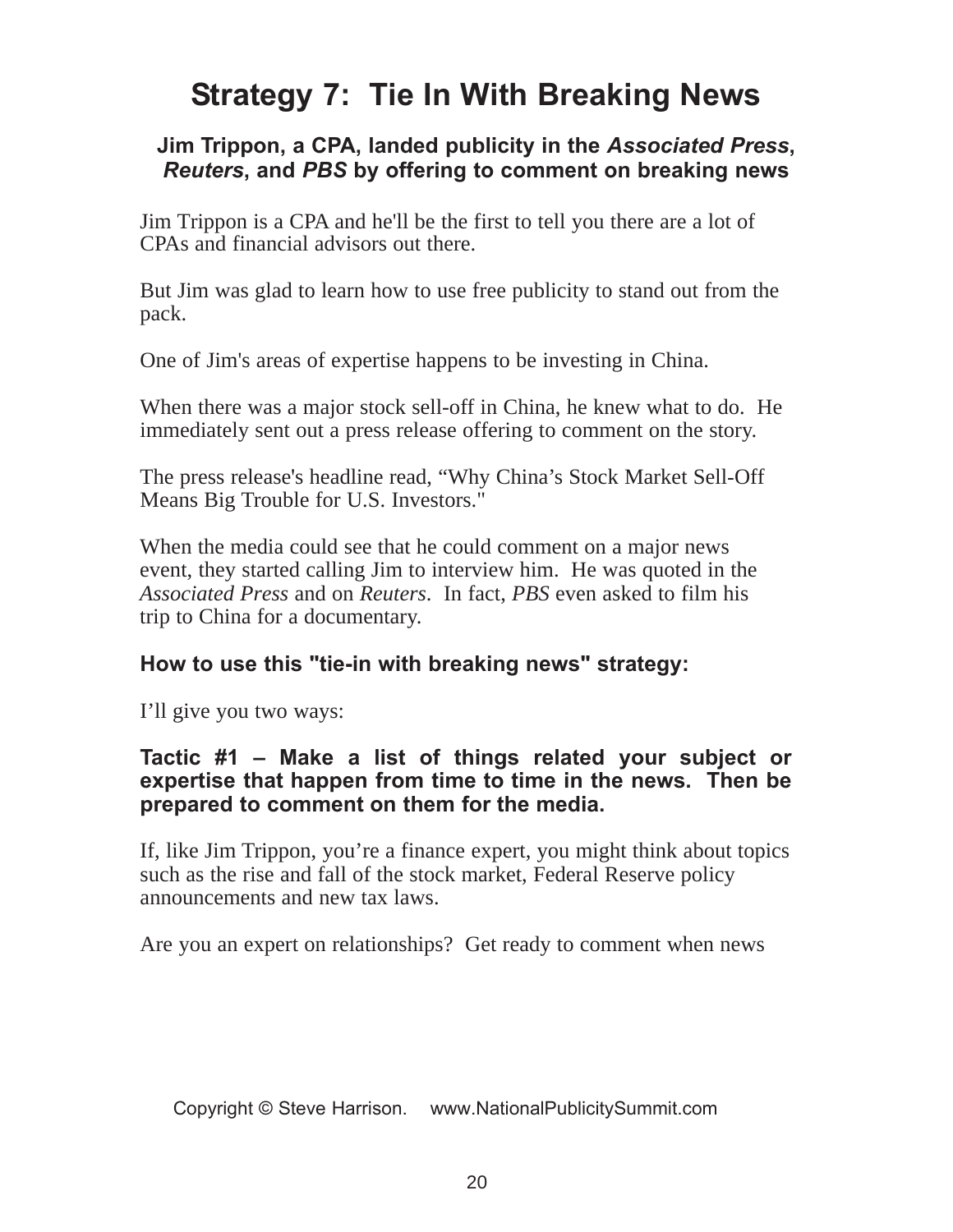breaks about a Hollywood star starting a new relationship (or going through a breakup).

Written a book on political history? You might contact the media when the president has a conflict with Congress and offer to put the current situation in historical context.

Psychologist? You could comment when an athlete "chokes" and misses a key shot or makes an unforced error and loses the game.

Get the idea? No matter what you do, I'll bet things come up in the news you can tie in with.

**Tactic #2 – Use Google Alerts to find publicity opportunities.** Google has a very helpful free "alerts" service that can help you get more media coverage.

It's essentially an online clipping service that monitors both the web and Google News database, then sends you an email as soon as something you're interested in appears in their search results. For instance, let's say you're a big fan of actor George Clooney. You can set up a Google Alert for his name. Then whenever Google finds him mentioned in a top news story or on the web, you'll get an email including the web site address so you can go see where and how George is mentioned. To set up your own Google Alerts for free, just go to <http://www.google.com/alerts>

This service is also one of the best publicity tools ever created and it's FREE!

One of my past clients is a dog training expert and while helping him craft his publicity strategy, we advised him, "Whenever a kid gets attacked by a dog somewhere in America, you need to contact newspapers and radio/TV shows in that city immediately and let them know you can comment on why it might have happened and how this attack could have been prevented." But my client then asked, "But how will I know when a dog attack story hits the news?"

My answer: "Google Alerts." Within 90 days of beginning to use this strategy, he'd gotten publicity in over 40 different media outlets across the country.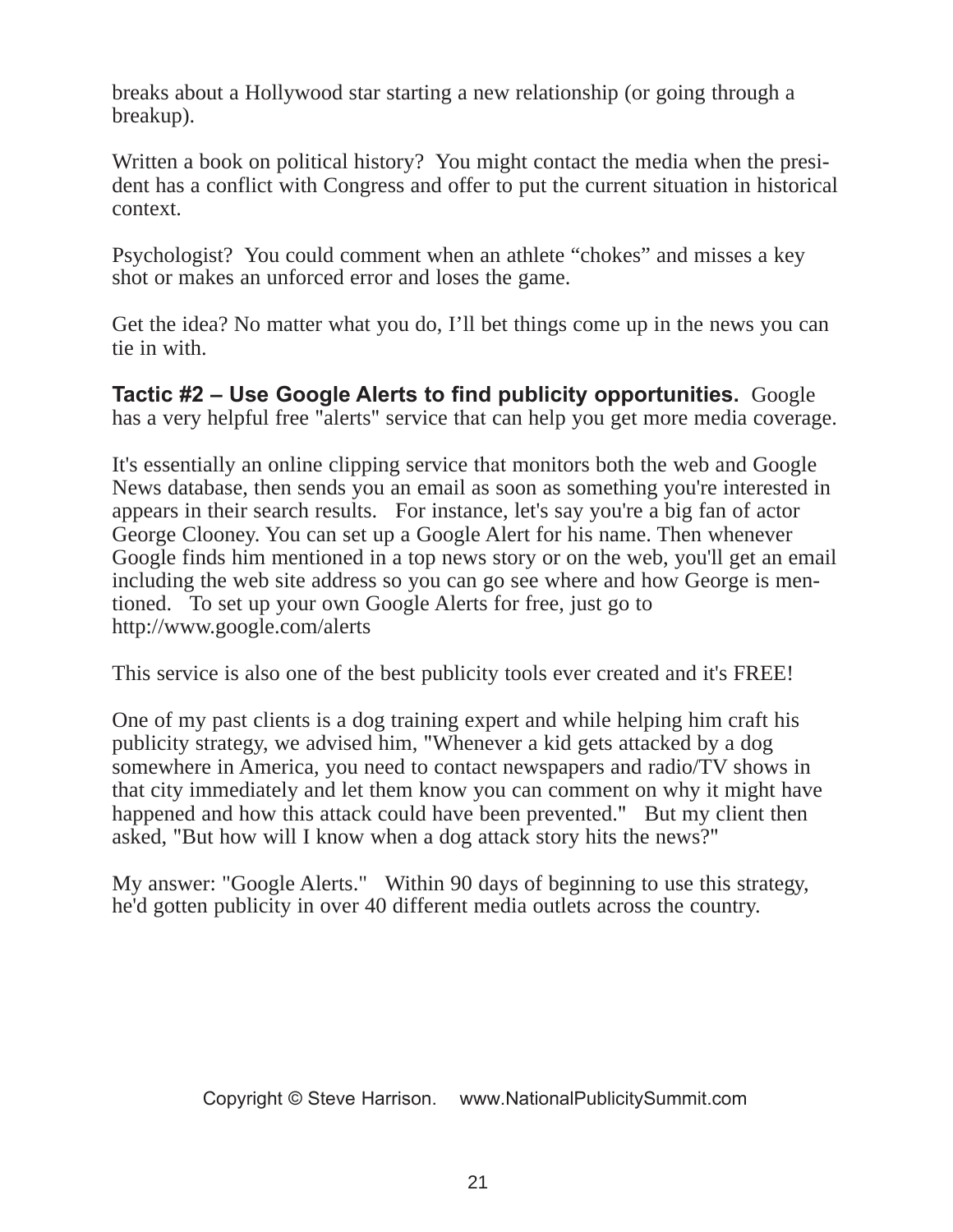# **Strategy 8: Tie In With a Time of Year**

#### **A dentist landed on** *Fox News* **and Dream Interpreter appeared on** *The View* **by using this same technique**

#### **Both of them came to my National Publicity Summit wanting to land appearances on national TV.**

Chris Kammer is a dentist.

How do you make THAT interesting to the media?

We were in the middle of an election season and I gave Chris the idea of talking about the presidential candidates and THEIR TEETH.

The hook was, "Can you judge a presidential candidate by his teeth? This dentist says YES!"

A few weeks later, Chris appeared on *Fox News* showing pictures of the candidates, pointing to their teeth and talking about which had the most "grinding" intensity.

It was hilarious and fun!

Here's another example of how to tie in with a time of year and have some fun while getting more free exposure for your message.

Lauri Quinn Lowenberg is a dream inter-preter.

But as far as I know, she doesn't have a Master's or Ph.D in psychology.

However, she has something that matters even more to the media: the ability to share practical information in a fun and entertaining way.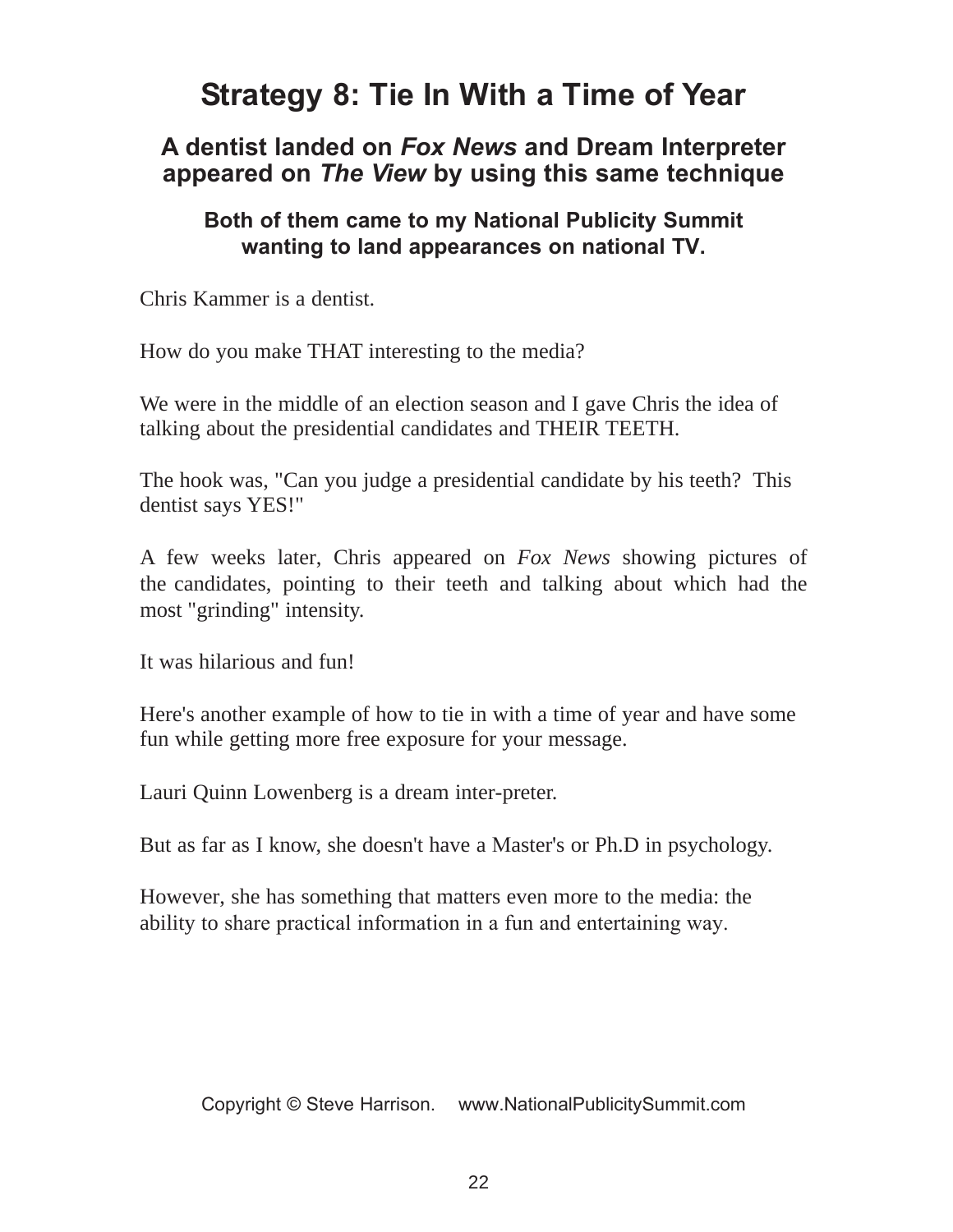When Lauri and I first met she was regularly doing a lot of radio talk show interviews. But she wanted to get her big break and land a major national TV show appearance.

So she came to my National Publicity Summit and met the producer of *The View* as well as dozens of other media.

When she followed up by email, she discovered the producer wasn't interested in her original hook.

Then she remembered what we teach in our our pre-event training. She asked herself, "What time of year is around the corner?"

The answer Lauri came up with was Halloween.

Since she talks about dreams, she proposed a show by pitching the idea, "Halloween is around the corner, so learn why nightmares are good for you."

Lauri was booked on *The View* – her very first national TV appearance.

They had her on for their Halloween show, where she got to dress up in costume with all the co-hosts and talk about what our scary dreams mean.

Soon after that, she got a call from another ABC producer.

A few days later she appeared on *Good Morning America*.

Traffic to her website soared and she achieved a level of credibility and influence that she just didn't have before.

**To apply this strategy:** Ask yourself, "What is the time of year when people think about my topic?" Also ask yourself, "What time of year is coming up and how might I tie in with it?"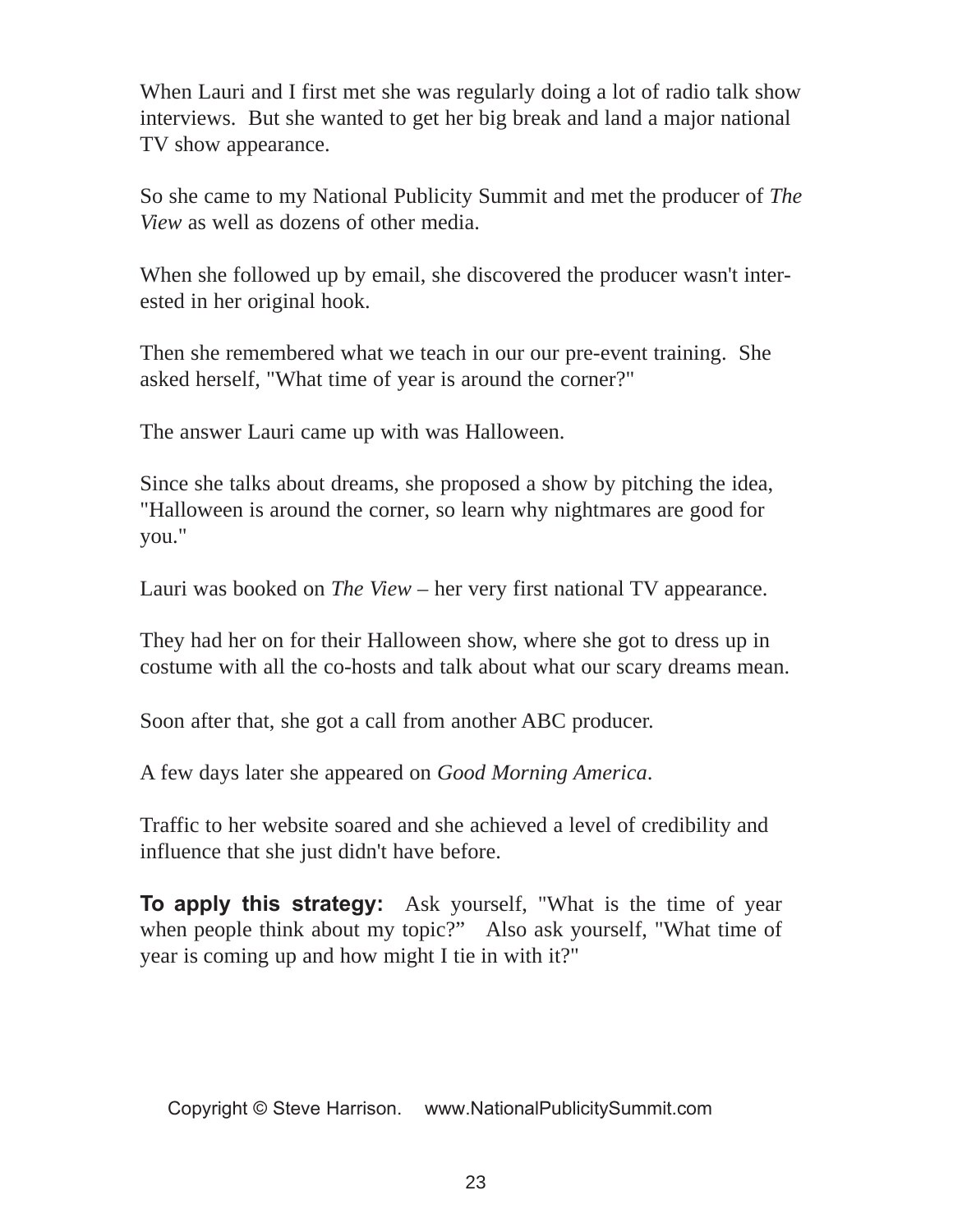### **Strategy 9: Leverage The Publicity You Receive Into MORE Publicity and Sales**

I'll never forget bumping into one of my clients at a seminar.

She said, "Steve, you don't know this, but because of you, I was booked on *Good Morning America*."

She went on to tell me all about how the hook we helped her create had worked and how much she enjoyed doing the interview.

I then asked her, "Do your clients and prospects know you were on *Good Morning America*?"

She said, "No. I never told them."

She had missed the opportunity to leverage the publicity into more sales and more publicity.

Entrepreneurs Ron and Lisa Beres didn't make that mistake.

They market products that help people get rid of the toxins in their home.

After connecting with major media at my event in New York, they landed two appearances on national TV. After appearing on *Fox & Friends* they used a combination of the "dangerous trend strategy" and the "makeover strategy" to land their first appearance on the *The Today Show*.

The hook was, "Is your house making you sick?"

They came in to someone's home, measured how many unknown toxins and problems there were and then showed what to do about it.

Then they did two things that you should do when you get publicity.

1) Display or mention the media you have attracted on your website.

2) Tell other media about the coverage you've been getting.

When people go to your website to consider buying from you, they don't know if they can trust you.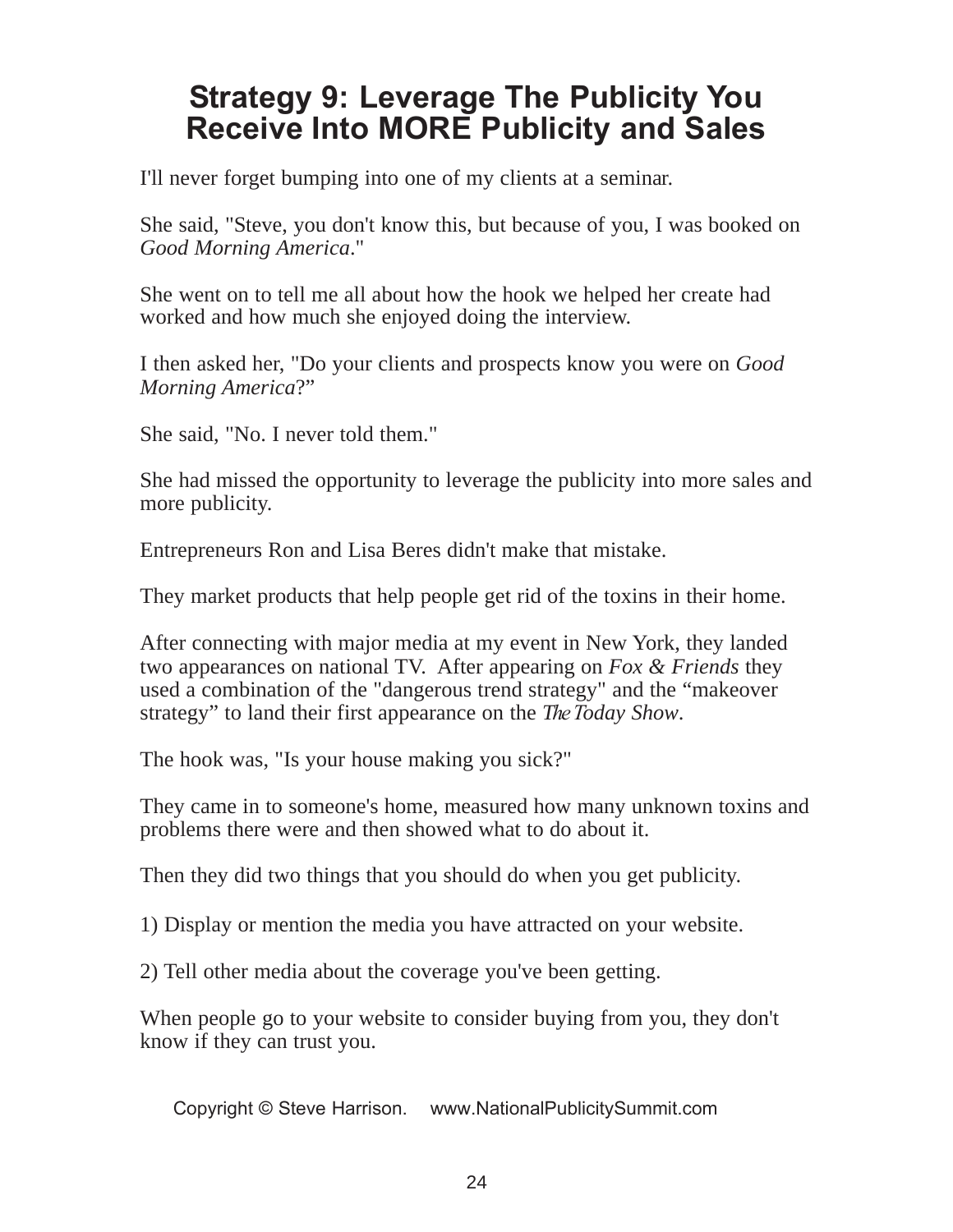But when you display or mention the media coverage you've received, many people will say to themselves, "If he's good enough for ABC, he's good enough for me."

This is one of the great ways to increase the percentage of people who go to your website and ultimately buy from you.

But that's not all.

Have you ever noticed when something hits the news, all the media start talking about it?

That's because the media want to feel like they're covering "hot topics."

So once you get a major piece of publicity, use it to get more.

For example, after Ron and Lisa appeared on *Fox & Friends*, they shared the clip with the producer from the *Today Show*.

Consider having a "media room" on your website - a page that is dedicated to the media you've received. You can start with local press and radio interviews and build it from there.

One big media hit can change everything!

Many of my clients discover once they land their first major piece of publicity from a national media outlet, it's a lot easier to get other major media outlets to pay attention.

Remember, producers and journalists put their jobs on the line every time they decided to interview you.

They want to know you're credible and can deliver.

Seeing other media who have covered you will make them feel more comfortable.

So getting your FIRST big piece of publicity will probably be the hardest.

After my company helped them break through to prime time, Ron and Lisa have become regular guests on TV. They've appeared on *Dr. Oz, Ellen,*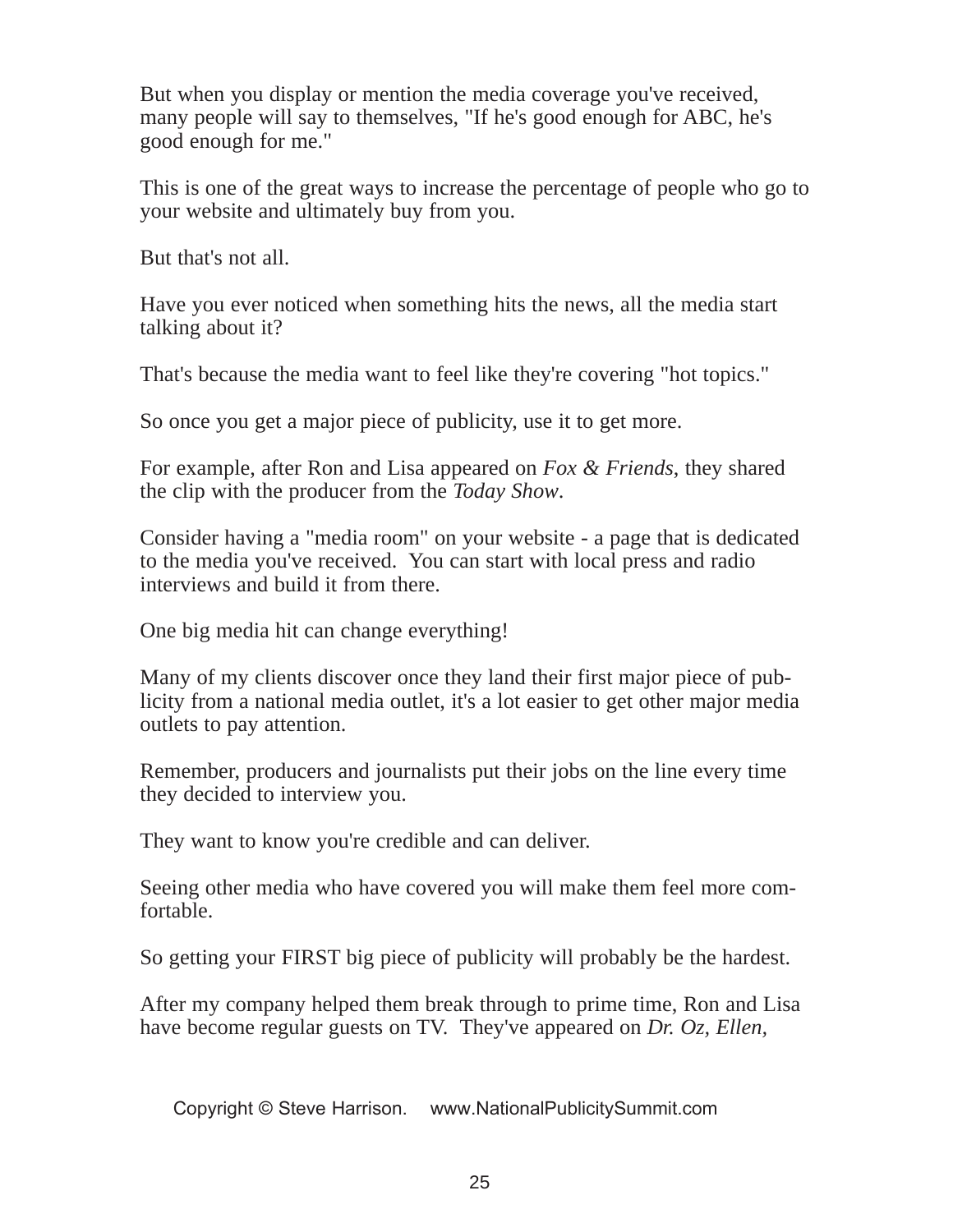*Today, The Doctors* and many more.

In fact, their website has rotating pictures of them on different shows. Check these images out to see good examples of leveraging media appearances.



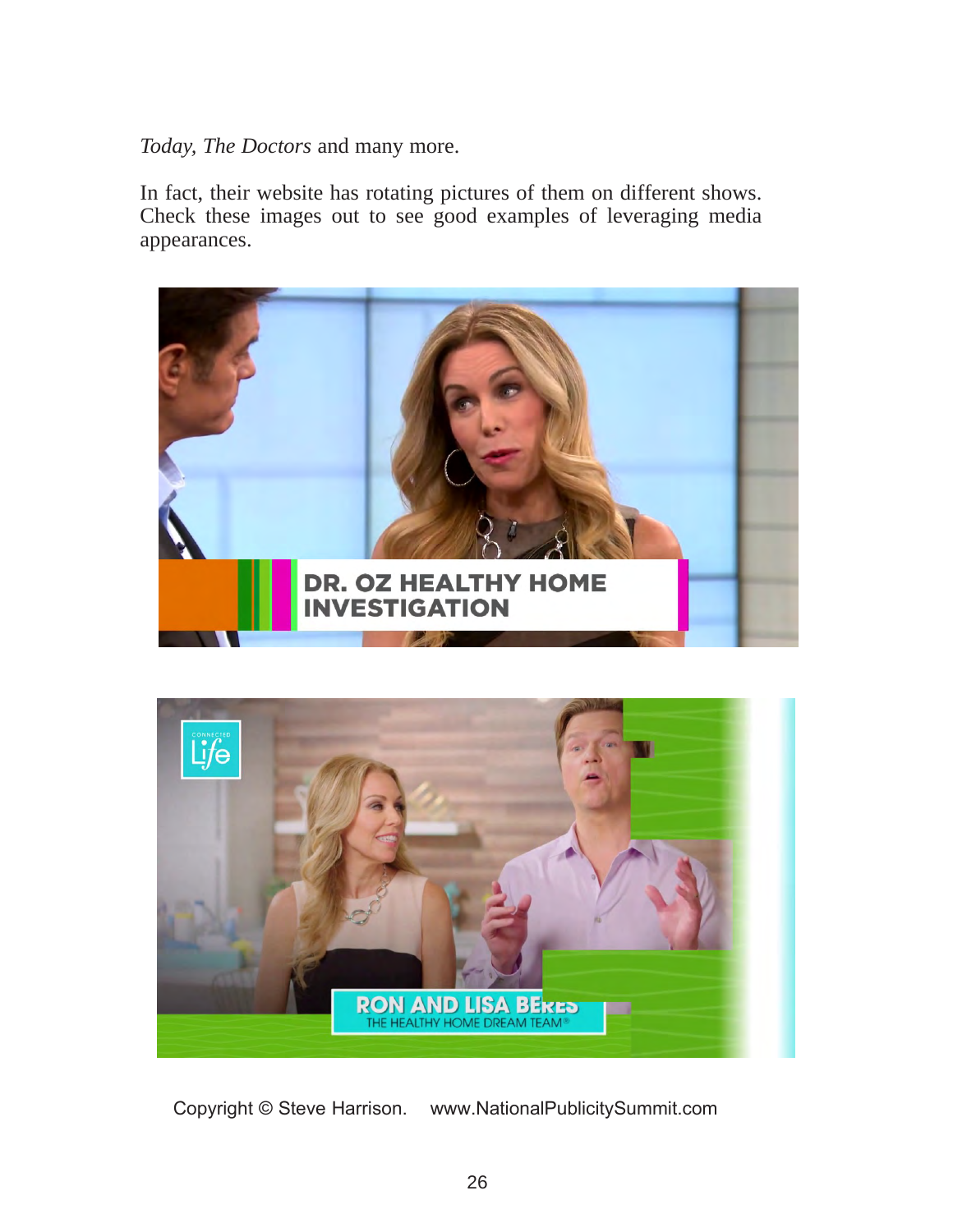### **Strategy 10: Get Out of the Pile and Meet the Media in Person**

I have interviewed hundreds of media and they all tell me the same thing: they just can't keep up with all the emails, press kits, phone calls, faxes and books that are sent to them.

A writer from the *Philadelphia Inquirer* told me he gets 800 unsolicited books per week for review.

When I visit my media friends in their offices, I see a massive deluge of stuff that's sent to them. It IS overwhelming.

So what can you do to stand out?

Three things.

First, watch the show you want to get on. Read the publication or blog.

Ask yourself, "How do they like to use experts and guests?"

Every media outlet has a formula or two which - if you notice it - you can use to create a hook that will help you stand out.

Second, use one or two of the ideas I've given you here to propose a show or story. Feel free to combine more than one of these strategies.

Third, don't give up.

You may not hear from the media right away or at all.

But if you're focused on serving them and their audience and you're offering them ideas for shows and stories, they WILL remember you.

Then, just when you least expect it, you'll get a call and they'll say, "We're working on a story about your topic and we'd like to interview you."

The very BEST way to stand out is to meet them in person when possible.

For example, if you want to get written up in your local newspaper and you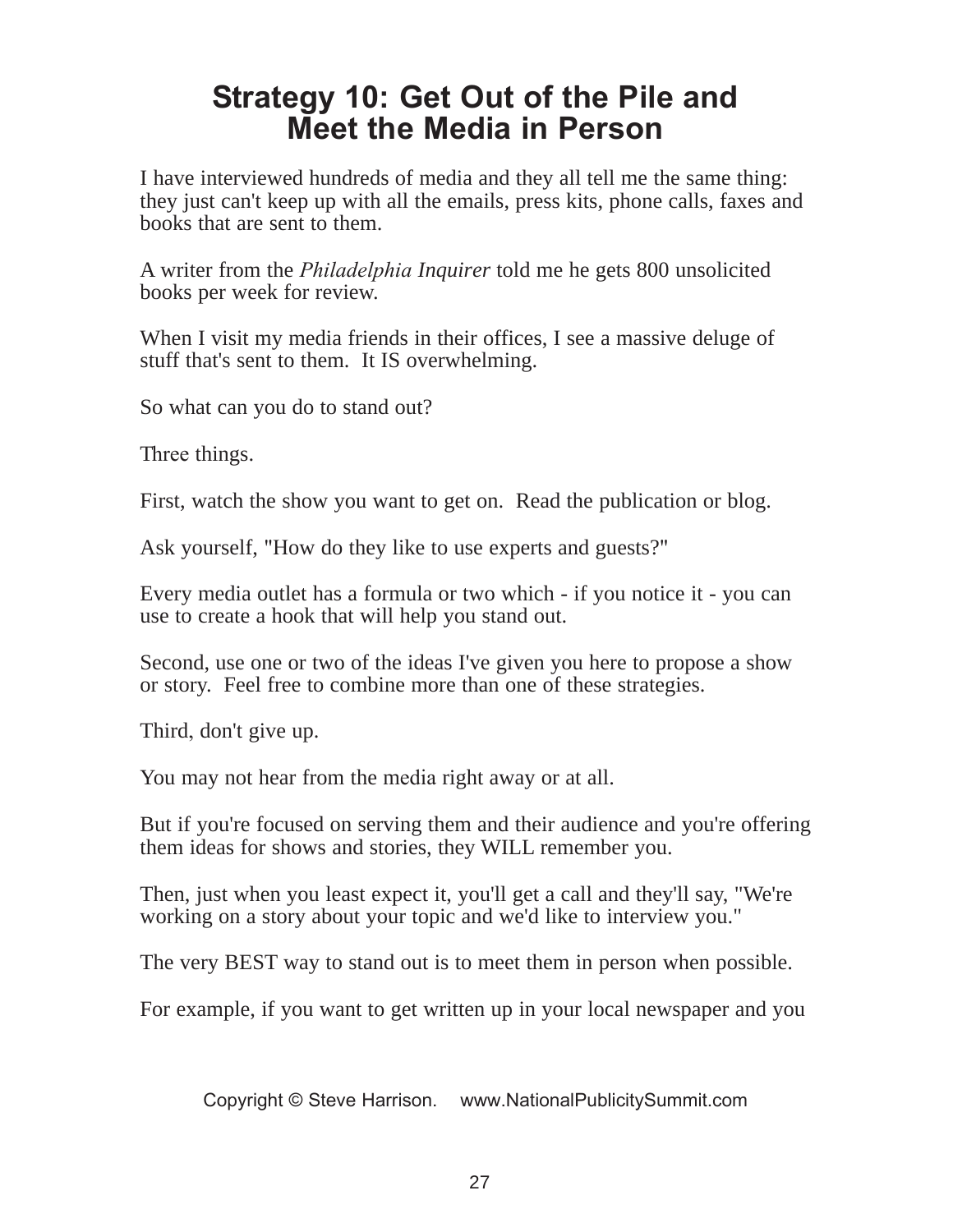have some compelling printed material, consider going to the newspaper's office and simply asking the receptionist if you can hand it to the journalist.

Just that quick interaction will help you get on their radar and stand out. Of course, you'll only want to do this if you're pitching a staff journalist who works in that office (most freelancers work off-site).

When you go to trade shows, ask for the press list. Hang out near the media room where they pick up their press badges. See if they are different colors. Then just go and introduce yourself to them.

When you happen to be walking down a street and you see cameras set up, hang around and see who you can strike up a conversation with, provided

they're not busy at the moment.

If a journalist who covers your topic is doing a local book signing, go and meet him or her.

These are some of the ways you can meet them personally.

When I noticed how much meeting the media personally had helped my clients, I created a fun, one-of-a-kind event where you don't have to chase them.



*At the National Publicity Summit, you'll have the chance to meet top editors & producers from leading media outlets*

It's called the National Publicity Summit.

And it's a breakthrough way for people to land major media cover-age for themselves and what they're promoting.

You'll get unparalleled training and be able to have one-on-one, face-toface appointments with producers and journalists - many from America's top media outlets.